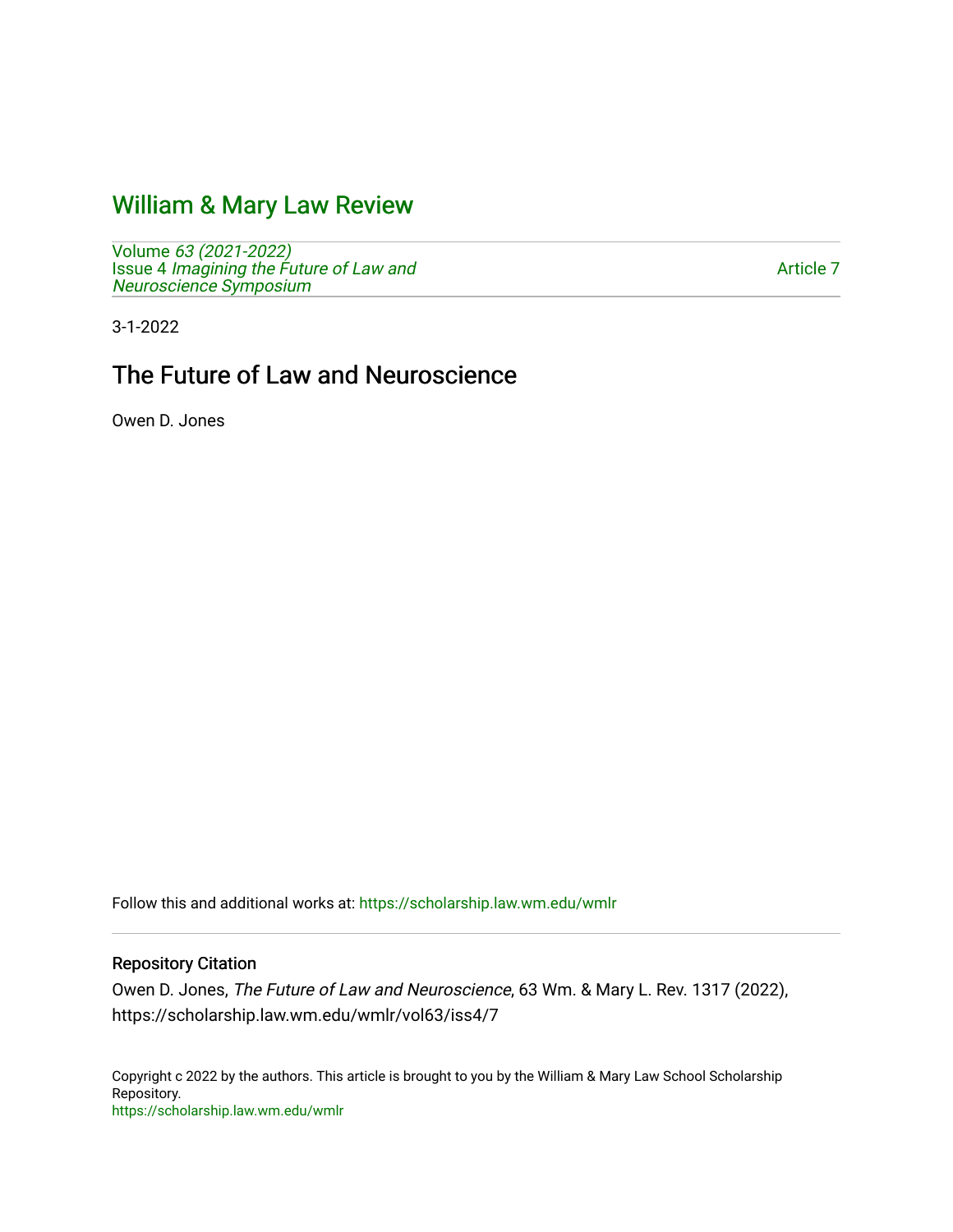## THE FUTURE OF LAW AND NEUROSCIENCE

# OWEN D. JONES\*

#### **ABSTRACT**

*I was asked to speculate about where the field of Law and Neuroscience may be ten years from now. In that spirit (and while recognizing that the future rarely complies with our predictions) I attempt here some extrapolations. I first consider potential advances in the technologies for monitoring and manipulating brain states, the techniques for analyzing brain data, and the efforts to further integrate relevant fields. I then consider potential neurolaw developments relevant to: (1) detecting things law cares about; (2) individualizing developmental states and brain states; (3) evidence-based legal reforms; (4) legal decision-making; and (5) brain-brain interfaces.*

<sup>\*</sup> Glenn M. Weaver, M.D. and Mary Ellen Weaver Chair in Law, Brain, and Behavior, Professor of Law, Professor of Biological Sciences, and Director of the *MacArthur Foundation Research Network on Law and Neuroscience* (hereinafter *Research Network*), Vanderbilt University.

I thank Professor Peter Alces, the *William & Mary Law Review*, and William & Mary Law School for conceiving and hosting the conference "Imagining the Future of Law and Neuroscience," on February 19-20 of 2021. This Article provides an expansion of my remarks on the first panel, available at https://www.youtube.com/watch?v=njWi9R4JkFc (minutes 52:50 to 1:17:15).

I also thank Jeffrey Schall, and *Research Network* members Richard Bonnie, B.J. Casey, Andre Davis, David Faigman, Morris Hoffman, Read Montague, Stephen Morse, Marcus Raichle, Jennifer Richeson, Elizabeth Scott, Francis Shen, Laurence Steinberg, Kim Taylor-Thompson, Anthony Wagner, and Gideon Yaffe, for the years of fruitful interdisciplinary neurolaw collaboration that informed the views expressed here. Eyal Aharoni provided important feedback on portions of the text. And Greg Maczko, Jonathan George, Jamie Michael, and Divya Bhat provided helpful research assistance. Thanks, too, to the *Evolutionary Studies Initiative* at Vanderbilt University. This work was supported, in part, by the John D. and Catherine T. MacArthur Foundation, and the Glenn M. Weaver Foundation.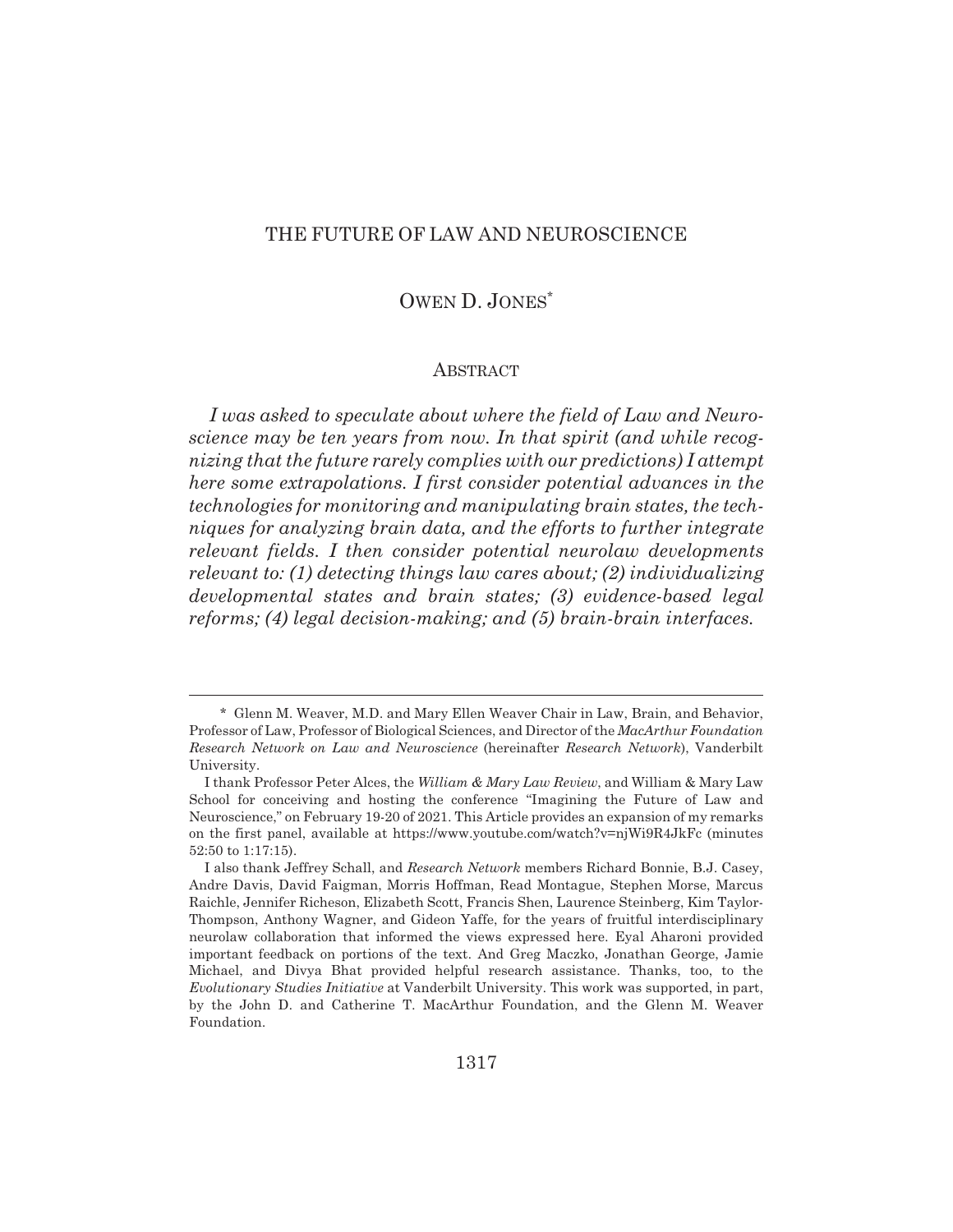# TABLE OF CONTENTS

|                                                                                              | 1319 |
|----------------------------------------------------------------------------------------------|------|
|                                                                                              | 1321 |
| A. Technologies for Monitoring and Manipulating Brain                                        |      |
| $States \ldots \ldots \ldots \ldots \ldots \ldots \ldots \ldots \ldots \ldots \ldots \ldots$ | 1322 |
| B. Techniques for Analyzing Brain Data                                                       | 1324 |
| C. Theoretical Advances from Further Integrating Relevant                                    |      |
|                                                                                              | 1325 |
|                                                                                              | 1326 |
| A. Detecting Things Law Cares About                                                          | 1327 |
|                                                                                              | 1327 |
| 2. Detecting, Validating, and Measuring Pain                                                 | 1327 |
| 3. Detecting Additional Biomarkers Relevant to                                               |      |
| Assessments of Future Recidivism                                                             | 1329 |
| 4. Detecting Memories                                                                        | 1331 |
| B. Individualizing Developmental Stages and                                                  |      |
|                                                                                              | 1333 |
| 1. Brains of Adolescents and Young Adults                                                    | 1333 |
| 2. Brains in Decline                                                                         | 1336 |
| 3. Brains in Drug Addicts                                                                    | 1337 |
| C. Evidence-Based Legal Reform                                                               | 1337 |
| 1. Assumptions About Solitary Confinement                                                    | 1338 |
| 2. Assumptions Underlying Evidentiary Rules                                                  | 1339 |
| 3. Assumptions About Criminal Mental States                                                  | 1340 |
| D. Legal Decision-Making                                                                     | 1342 |
| E. Brain-Brain Interfaces                                                                    | 1344 |
|                                                                                              | 1345 |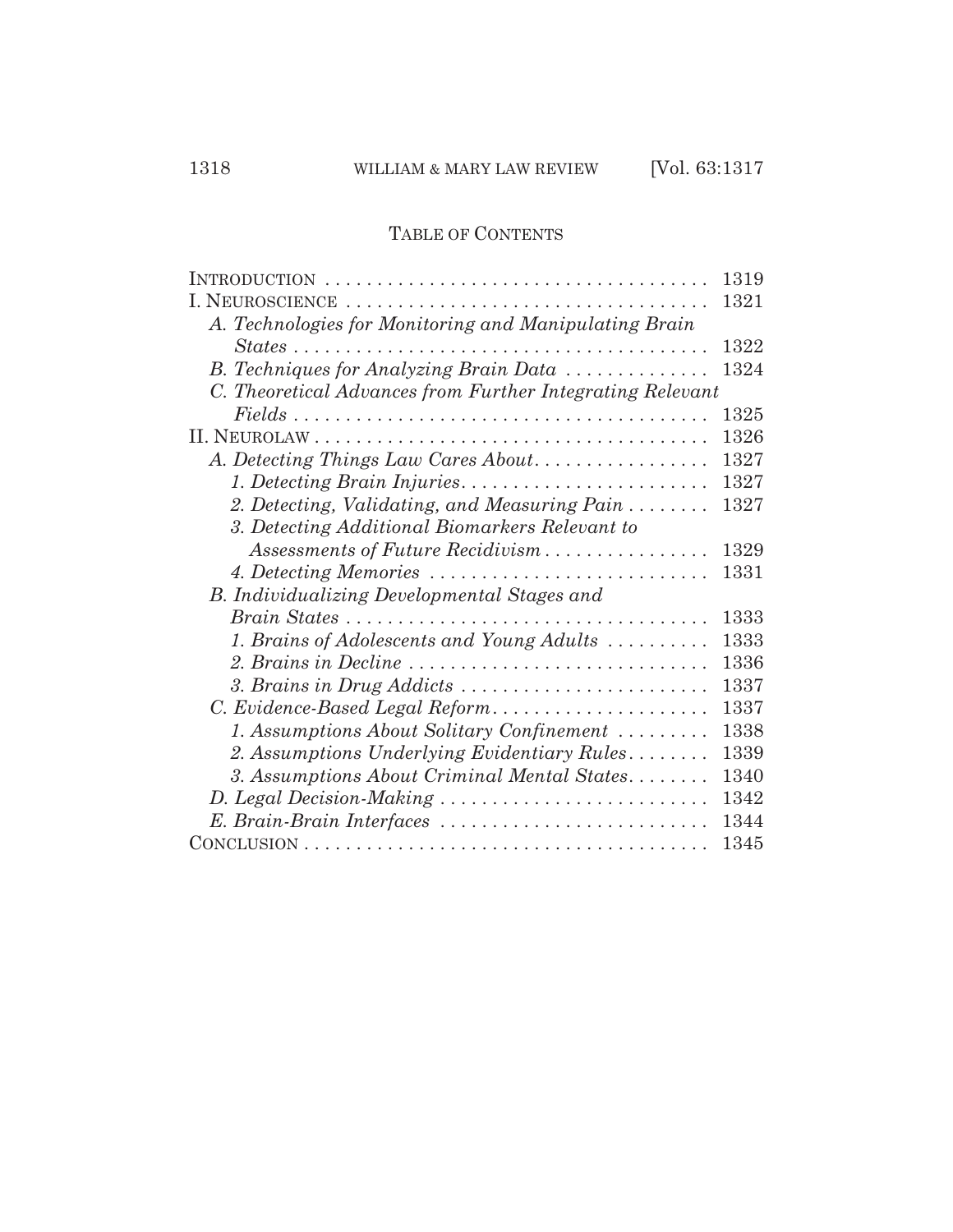#### INTRODUCTION

The hosts of this Symposium asked presenters to offer their opinions about what might be happening in Law and Neuroscience ten years down the road. We must obviously approach the question with some humility. Because—despite remarkable discoveries in the brain sciences over the last couple decades—there's so much more that we don't know about the brain than that we do.

So this is a highly fraught exercise. And one that challenges us to somehow free our imaginations, while keeping our feet planted firmly on the ground. In that spirit, and with full recognition of how rarely the future chooses to comply with our predictions, I will attempt to extrapolate into this new future, as asked, in a few of the many important domains of Law and Neuroscience.

Before turning to the future, though, a few words on the past. The late Margaret Gruter, who founded the Gruter Institute for Law and Behavioral Research,<sup>1</sup> deserves a lot of credit for being—so far as I am aware—the first person to bring legal scholars, judges, evolutionary biologists, and neuroscientists together systematically. Margaret believed that the science of animal behavior was relevant to the science of human behavior, and that—if that were true—it would inevitably have implications both for brain sciences generally and for law specifically.

My own interests in animal behavior were sparked at a very young age, by informal observations among woods and lakes, and also by the fascinating books on animal behavior emerging at the time. My interests in law sparked later, in college. And I was not yet aware of Margaret's efforts when I wrote a college paper combining those interests on the relevance of behavioral biology to law. I then went to law school hoping I might be lucky enough to shape an

<sup>1.</sup> GRUTER INST., http://gruterinstitute.org/ [https://perma.cc/HA7B-EEVR]. Margaret's papers are, along with Richard D. Alexander's, among the earliest known works arguing that the effects of evolutionary processes on the brain, as revealed in the structure and functioning of its neurons, are relevant to law. *See* Margaret Gruter, *Law in Sociobiological Perspective*, 5 FLA. ST. U. L. REV. 181 (1977); Margaret Gruter, *The Origins of Legal Behavior*, 2 J. SOC. & BIOLOGICAL STRUCTURES 43 (1979); Richard D. Alexander*, Natural Selection and Societal Laws*, *in* 3 MORALS, SCIENCE, AND SOCIALITY 265 (H. Tristram Engelhardt, Jr. & Daniel Callahan eds., 1978).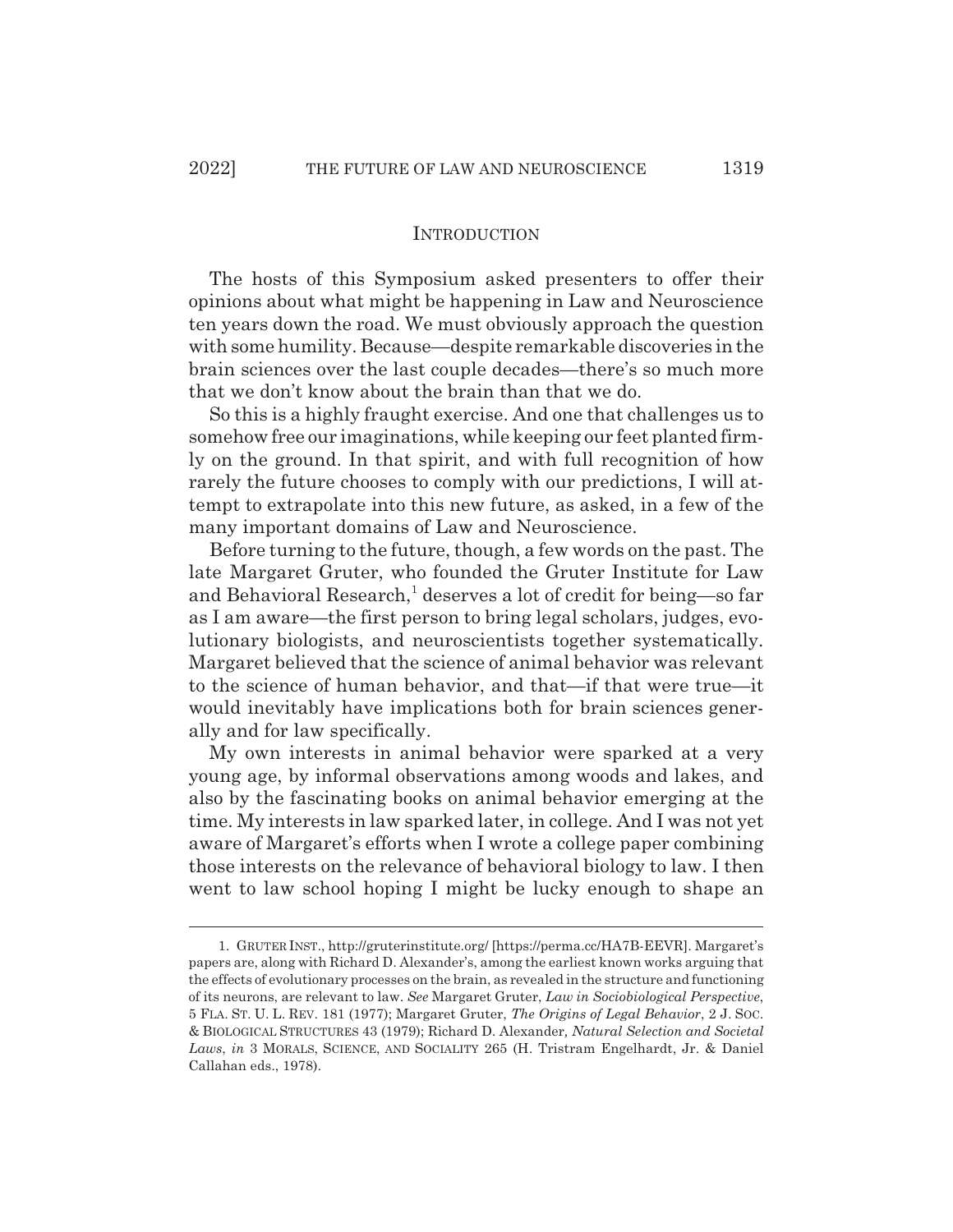academic career at that intersection. So I was delighted to learn of the Gruter Institute and to meet, through it, others with interests at this same intersection.

Margaret fostered a consistently rich exchange of ideas, typically in intimate conferences at Squaw Valley, California (many of which I attended, some of which I co-directed, and all of which I found illuminating). There, among the peaks of the Lake Tahoe region, we'd give presentations across the disciplinary divides, bat ideas around for days, and share meals, hikes, questions, and findings together.

As it happens, Stanford biologist and MacArthur Foundation Fellow Robert Sapolsky (a co-panelist for this Symposium) attended some of these Gruter Institute events. Which perhaps crucially influenced his response, years later, to then-President Jonathan Fanton's invitation (extended to MacArthur Fellow scientists) for important "big ideas" that the MacArthur Foundation might consider supporting financially, to help jumpstart.

Sapolsky proposed that the Foundation go big on the intersection of Law and Neuroscience. And I, having been working at the law/ biology intersection for (at that point) roughly fifteen years, and having recently begun a neurolaw brain-imaging experiment at Vanderbilt University with neuroscientist Rene Marois, was asked to be among the reviewers of the Sapolsky proposal (a fact the Foundation tells me I'm at liberty to disclose). Apparently enough of us reviewers were enthusiastic about the importance of aiding the legal system's inevitable encounters with neuroscience that the Foundation decided to devote considerable resources to this nascent interdisciplinary field.

It would be hard to overstate the importance of the MacArthur Foundation in stimulating national—and later international—work at the law/neuroscience intersection. The Foundation made two major independent, but topically related, investments totaling roughly fifteen million dollars. The first was in the *MacArthur Foundation Law and Neuroscience Project* (Michael Gazzaniga, director), of which I served as a co-director and later director. The second was in the *MacArthur Foundation Research Network on* Law and Neuroscience, which I had the honor to design and direct.<sup>2</sup>

<sup>2.</sup> For further history of the Foundation's key role in seeding developments in this field, of the underlying legal and technological developments helping to drive progress at the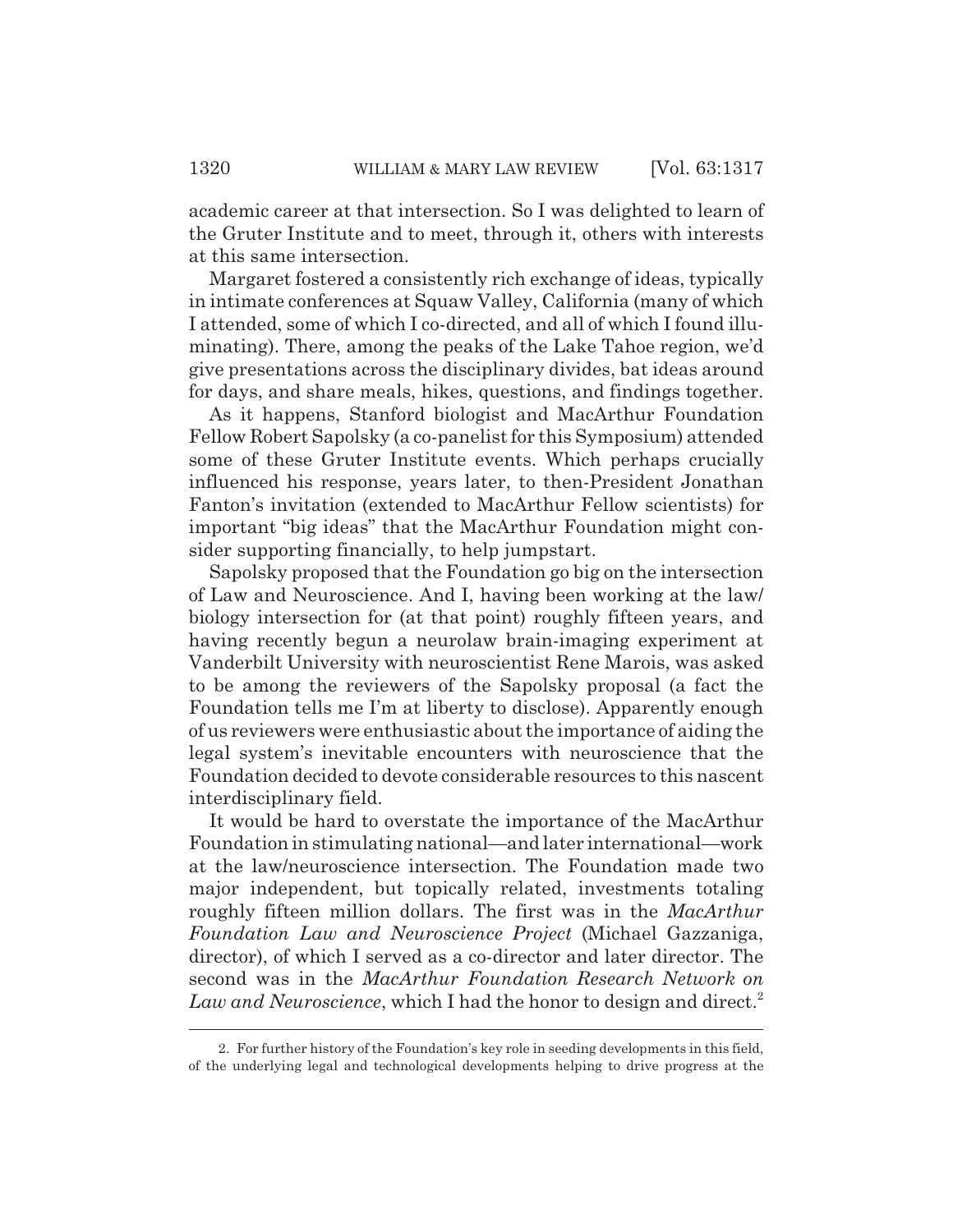There isn't room here to do justice to each individual, each collaborative team, and each larger working group that through hard and regular work helped develop common concepts and vocabulary, build bridges, explore implications, discover limitations, pilot projects, co-design experiments, and co-write and co-publish the results across the last two decades. $^3$  But it's fair to say that a great many prominent scholars, across many of this country's most prominent universities, together with a number of accomplished and deeply thoughtful judges, worked in common enterprise on this entirely new frontier—which had been occasioned, in part, by the intersection of law's perennial questions about responsibility, veracity, memory, and the like with new brain-imaging technologies that enabled the noninvasive study of brain function and decisionmaking in human subjects.

Although so much has been accomplished to date, the task assigned to us today (against the background just told) is to think about the future. To get started, I want to spend a few moments, in Part I, discussing what I think we're likely to see coming from the science side of things in the next ten years. I'll then offer, in Part II, some remarks about potential futures in five of the many categories of contexts in which neuroscience may offer value to the legal system. They are: (1) detecting things law cares about, (2) individualizing developmental stages and brain states, (3) evidencebased legal reforms, (4) legal decision-making, and (5) brain-brain interfaces.

#### I. NEUROSCIENCE

Here I'll give examples of potential developments of three sorts, across three Sections. I'll discuss technologies for monitoring and manipulating brains, techniques for analyzing data collected from

intersection, and of the growth of the field, see Owen D. Jones & Anthony D. Wagner, *Law and Neuroscience: Progress, Promise, and Pitfalls*, *in* THE COGNITIVE NEUROSCIENCES 1015 (David Poeppel et al. eds., 6th ed. 2020).

<sup>3.</sup> For overviews of neurolaw, see *id.*; OWEN D. JONES ET AL., LAW AND NEUROSCIENCE (2d ed. 2021); Owen D. Jones, *Seven Ways Neuroscience Aids Law*, *in* NEUROSCIENCES AND THE HUMAN PERSON: NEW PERSPECTIVES ON HUMAN ACTIVITIES 181 (Antonio M. Battro et al. eds., 2013).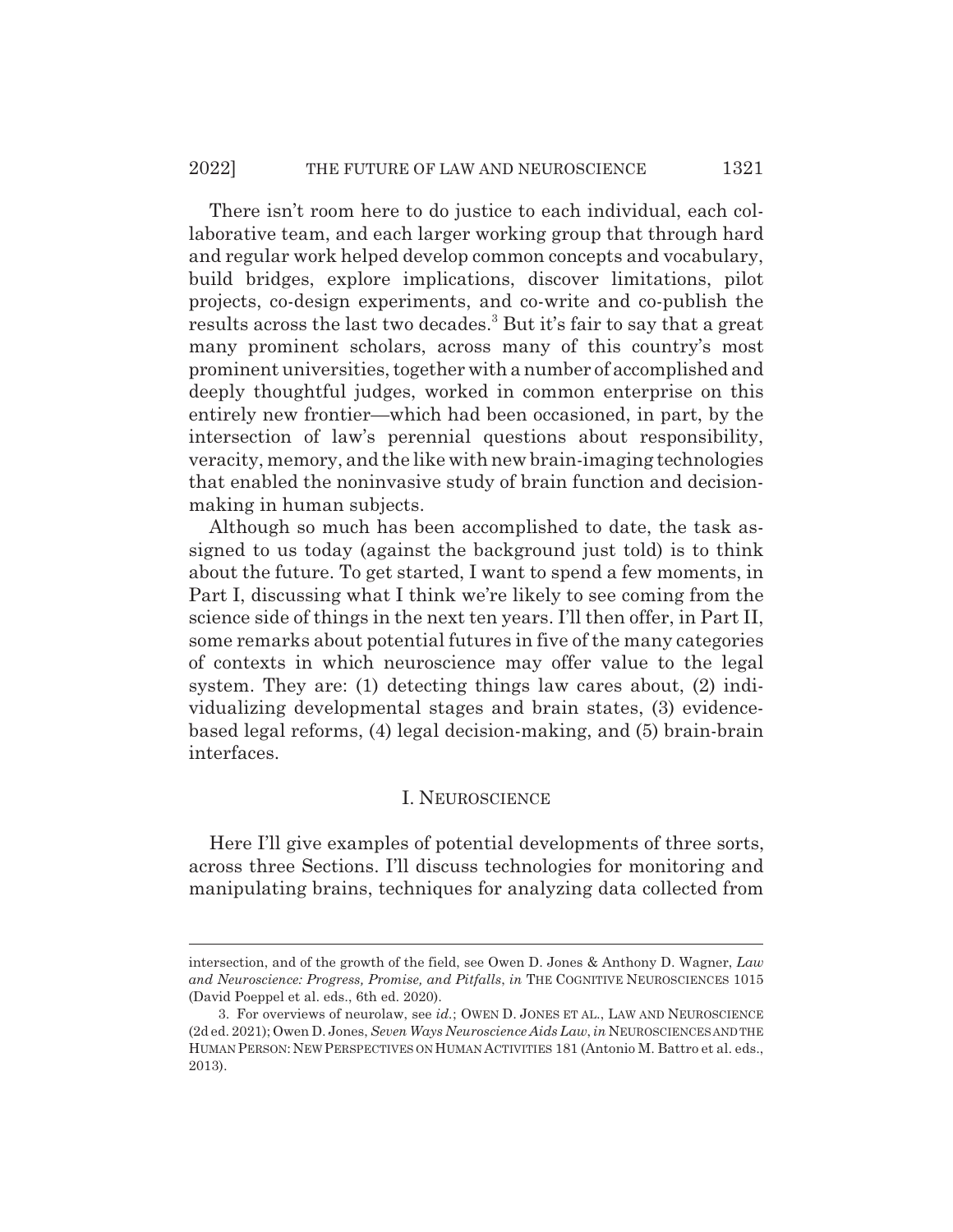and about the brain, and theoretical advances from the continued integration of relevant fields.<sup>4</sup>

#### *A. Technologies for Monitoring and Manipulating Brain States*

2018 marked a significant achievement in neuroscience, by which researchers managed to compile an extremely detailed brain map of every single synapse in the entire brain of a fruitfly.<sup>5</sup> Obviously there is a massive difference in scale between the diminutive weight of the fruitfly brain, at roughly one-half of one milligram, and the far larger human brain, averaging about 1.35 kilograms (which is therefore roughly  $2,700,000$  times as heavy),<sup>6</sup> let alone the even much larger brains of elephants and, say, sperm whales, at 4 kilograms and 8 kilograms respectively.7

But it does not seem to me at all implausible, given the pace of past neuroscientific and computational progress, to think that within the next ten years we might achieve the same synaptic mapping of a human brain. The insights such a map might provide won't speak for themselves, of course. But a map of such fine-grained detail would likely afford us the opportunity to probe those brain data in ways that could lead to some very significant discoveries.

In addition, the recent and tremendous (and at times shockingly troublesome<sup>8</sup>) advances in gene-editing techniques, such as those

<sup>4.</sup> For background on existing technologies and techniques, written for a legal audience, see JONES ET AL., *supra* note 3; Owen D. Jones et al., Brain Science for Lawyers, Judges, and Litigants (2021) (manuscript in preparation) (on file with authors). For one recent view of the future of neuroscientific techniques, see MATTHEW COBB, THE IDEA OF THE BRAIN: THE PAST AND FUTURE OF NEUROSCIENCE (2020). For a view stretching fifty years into the future, see Cara M. Altimus et al., *The Next 50 Years of Neuroscience*, 40 J. NEUROSCIENCE 101 (2020).

<sup>5.</sup> Zhihao Zheng et al., *A Complete Electron Microscopy Volume of the Brain of Adult* Drosophila melanogaster, 174 CELL 730 (2018). For an example of subsequent work mapping circuits in a large part of the fruitfly brain, see Louis K. Scheffer et al., *A Connectome and Analysis of the Adult* Drosophila *Central Brain*, ELIFE (2020), https://elifesciences.org/articles/ 57443 [https://perma.cc/R3H7-Y9PL]. The fruitfly brain has roughly 100,000 neurons, whereas the human brain has roughly 86 billion neurons (that is, 860,000 times as many). *Id.*

<sup>6.</sup> On the weights of fruitfly and human brains, respectively, see Warren Burggren et al., *Metabolic Rate and Hypoxia Tolerance Are Affected by Group Interactions and Sex in the Fruit Fly (*Drosophila Melanogaster*): New Data and a Literature Survey*, 6 BIOLOGY OPEN 471, 472 (2017); FRANS DE WAAL, ARE WE SMART ENOUGH TO KNOW HOW SMART ANIMALS ARE? 123- 24 (2016).

<sup>7.</sup> DE WAAL, *supra* note 6, at 123.

<sup>8.</sup> *See* HENRY T. GREELY, CRISPR PEOPLE: THE SCIENCE AND ETHICS OF EDITING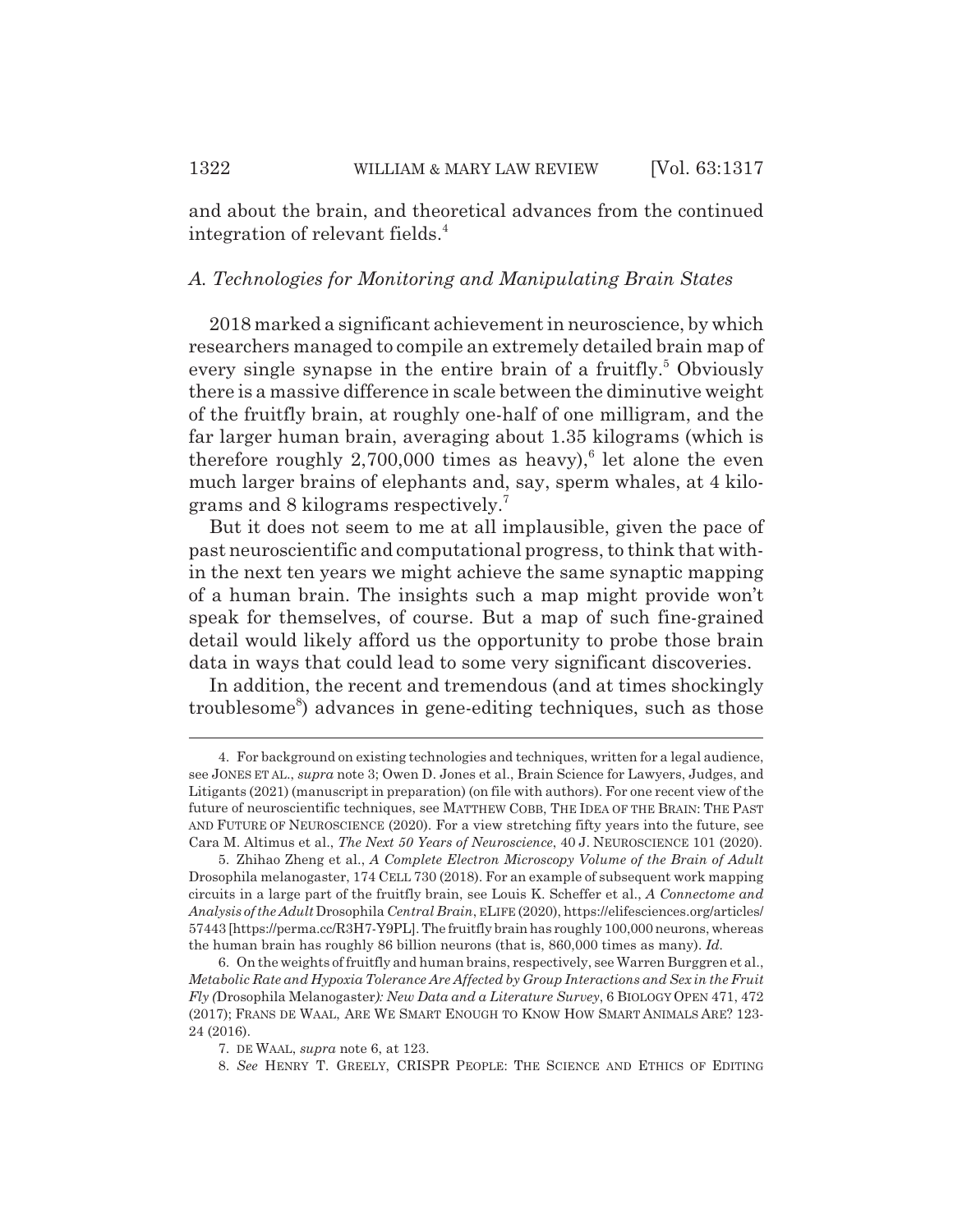using CRISPR, suggest that, across the next ten years, researchers will start genetically manipulating brain form and function in animal models. To the extent those animal models may be from species that have close, common evolutionary underpinnings with our own species, this suggests a tremendous avenue for discovery, some of it potentially law-relevant, about the human condition. And also about the extent to which such techniques might someday be used in humans, to good effect.

With respect to Brain Machine Interfaces, we've seen a lot of development over the last decade in their use in medical contexts, often with paraplegics. Some techniques implant an array of sensing electrodes on the surface of the brain—in the area of the motor cortex, for instance—and connect it to a wireless transmitter, powered by a simple watch battery tucked beneath a flap of scalp skin.<sup>9</sup> This enables people to control the movements of a robot, with remarkably fine precision, simply by manipulating their thoughts alone.10 I believe we'll see more widespread use, with finer and finer sensitivities and controls, in the next ten years.

I also expect considerably expanded use of technologies to monitor not just the hemodynamic (blood flow) responses in the brain, but also the deeper brain electrical signals (which are not reliably monitored by electroencephalograph (EEG) scalp monitors) and the neurotransmitters active between synapses. These latter two capabilities are currently being achieved by Epilepsy Monitoring Units  $(EMUs)$ , which are surgically implanted in patients with epilepsy.<sup>11</sup> Some of those patients have begun serving as subjects in research studies. And the ability to supplement fMRI and PET brain imaging with deep brain monitoring of electrical and neurotransmitter monitoring promises to enrich our understanding of brain function.

HUMANS (2021) (addressing issues surrounding gene editing, including safety, coercion, equity, diversity, and enhancement).

<sup>9.</sup> John P. Donoghue, *New Interfaces for the Brain*, *in* NEUROSCIENCES AND THE HUMAN PERSON: NEW PERSPECTIVES ON HUMAN ACTIVITIES 287 (Antonio M. Battro et al. eds., 2012).

<sup>10.</sup> For more in this vein, see Moises Velasquez-Manoff, *The Brain Implants That Could Change Humanity*, N.Y.TIMES (Aug. 28, 2020), https://www.nytimes.com/2020/08/28/opinion/ sunday/brain-machine-artificial-intelligence.html [https://perma.cc/2WL4-ECDP].

<sup>11.</sup> *See, e.g.*, *Epilepsy Monitoring Unit*, JOHNS HOPKINS MED., https://www.hopkins medicine.org/neurology\_neurosurgery/centers\_clinics/epilepsy/emu.html [https://perma.cc/ P5TM-GCW5].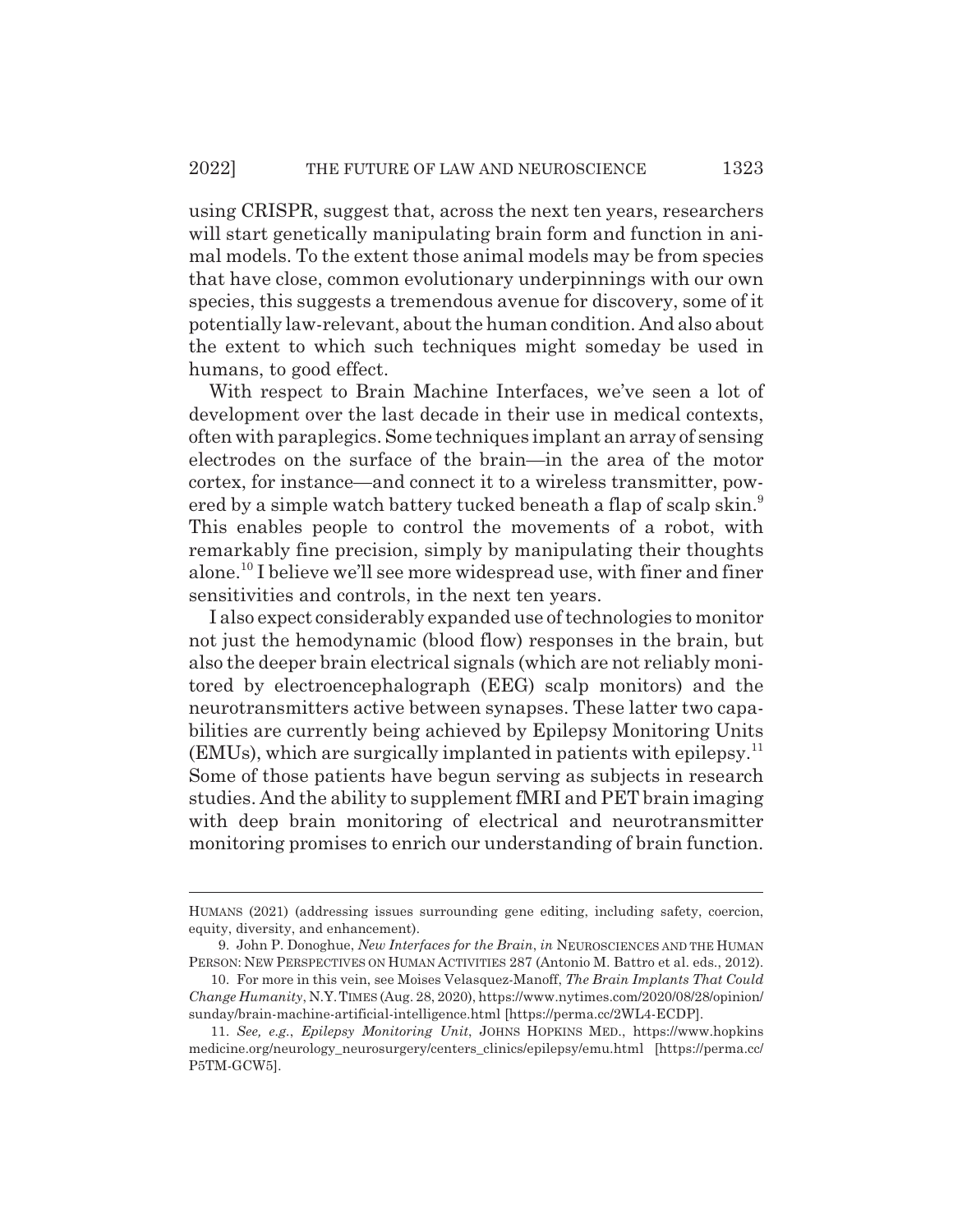These are just some examples of the kinds of technologies in which I expect there to be significant advances over the next ten years, flowing from government programs (such as the Obama White House Brain Initiative<sup>12</sup>), universities, and private industry.

#### *B. Techniques for Analyzing Brain Data*

Of course, not all scientific advances are technological in nature. Many are methodological. And I anticipate large leaps in methods used to extract useful patterns and information from the huge amounts of brain data that brain-imaging techniques collect. And much of that will come from the continuing and expanding deployment of artificial intelligence techniques, which are themselves advancing rapidly.

For instance, many teams, including those in the MacArthur Foundation Research Network on Law and Neuroscience<sup>13</sup> (hereinafter Research Network), have begun partnering fMRI brain imaging (which enables inferences on locations and changes in brain activity, during different tasks, on the bases of changes in localized blood flow during tasks) with machine-learning algorithms, including multi-voxel pattern analysis. Machine-learning techniques enable us to ask computer programs to explore the data and to identify patterns that are both (a) identified faster than humans would otherwise be able to do (if at all); and (b) identified by (essentially) asking questions of the data that humans might not have thought to ask.

The capabilities of partnering brain imaging with artificial intelligence are already impressive. For instance, the technique can reconstruct, from noninvasively detected changes in localized brain blood flow, what letters of the alphabet a subject is currently observing, and can even make remarkably good guesses as to the key features of static images someone is viewing.<sup>14</sup> And, beyond that,

<sup>12.</sup> THE BRAIN INITIATIVE, https://braininitiative.nih.gov [https://perma.cc/BBV4-7JJM].

<sup>13.</sup> For information, resources, and the online bibliography of all known neurolaw works, see *Law and Neuroscience*, MACARTHUR FOUND.RSCH.NETWORK, www.lawneuro.org [https:// perma.cc/U3BG-3XQB]. For an overview of some neurolaw experiments, including those that partner fMRI with machine-learning algorithms, see Jones & Wagner, supra note 2.

<sup>14.</sup> *See, e.g.*, Frank Tong & Michael S. Pratte, *Decoding Patterns of Human Brain Activity*, 63 ANN. REV. PSYCH. 483 (2012).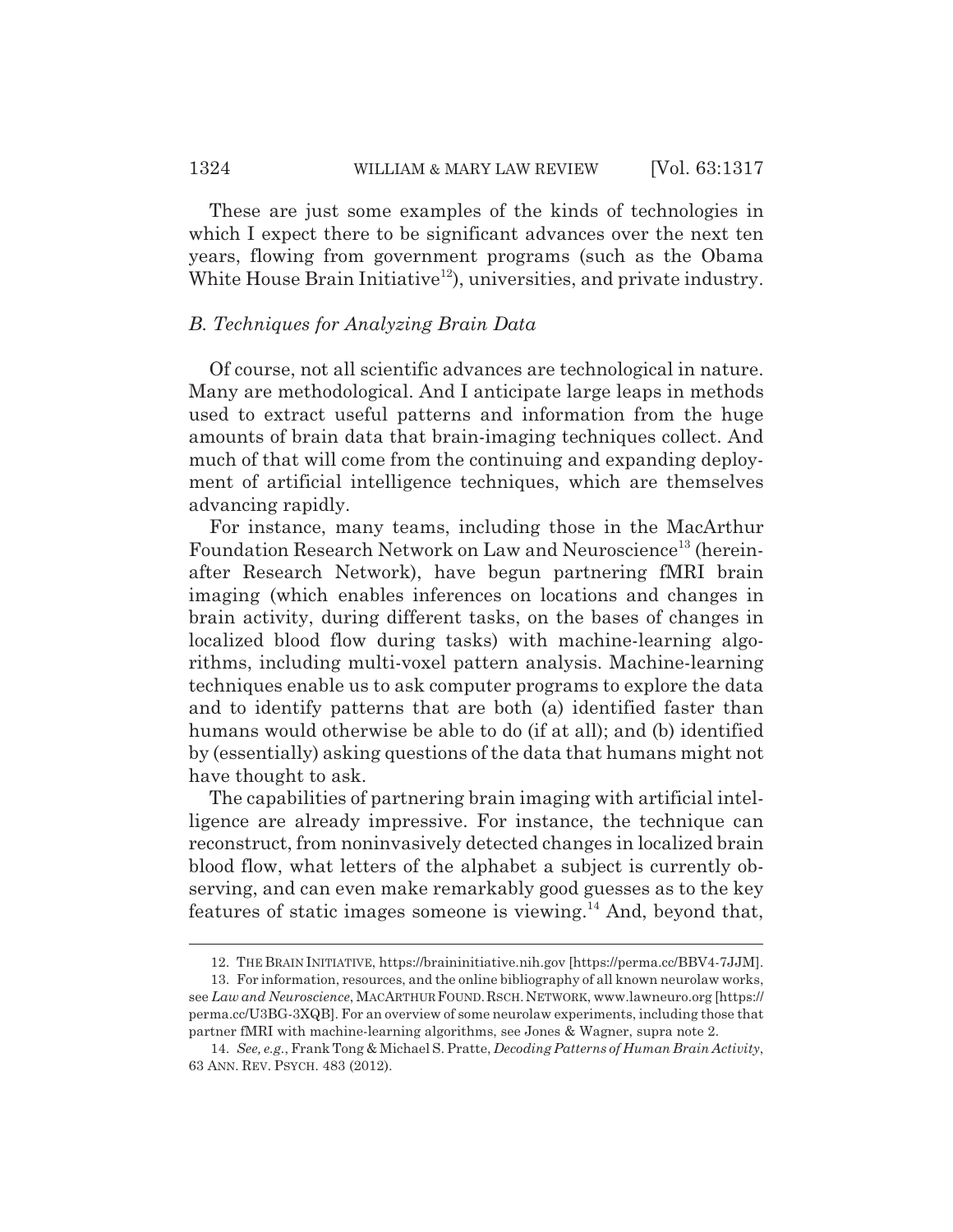some labs have been using the techniques to reconstruct rudimentary video images a subject is watching.<sup>15</sup> I have little doubt that this is all just the beginning for the brain imaging, artificial intelligence partnership.

#### *C. Theoretical Advances from Further Integrating Relevant Fields*

Universities have divided reality up into pieces, thought to map onto departmental fields. Often, this has proved useful. Often, it has erected large gothic edifices that directly impair progress in understanding what's what, and why.

Although there have been major calls for increasing interdisciplinarity in order to tackle some of the most difficult or complex problems in the world, and although there has been some progress, most people are still trained, promoted, grant-funded, and teaching within the limited boundaries of one field, which drags an anchor on advancement.

In the context of something as complicated as understanding the brain, there have been some major interdisciplinary initiatives holding great promise. For instance, Clara Wu and Joe Tsai have helped Stanford and Yale—in their respective Wu Tsai Institutes<sup>16</sup>—to make massive moves into this interdisciplinary space on human cognition. The Institutes will pull together the fields of psychology, biology, computation, and a wide variety of others.

On the path toward an even larger transdisciplinary integration of brain sciences, I particularly hope the next ten years will begin bringing together two fields of behavioral biology—neuroscience and evolutionary biology—that at present operate almost entirely independently. Fundamentally, there are different but entirely

<sup>15.</sup> *See, e.g.*, Shinji Nishimoto et al., *Reconstructing Visual Experiences from Brain Activity Evoked by Natural Movies*, 21 CURRENT BIOLOGY 1641 (2011). Beyond that, at least one lab has been working to decode words from thoughts. *See* Chris Bourn, *The Billionaire, the Pig and the Future of Neuroscience*, SLOW JOURNALISM (Aug. 28, 2020), https://www.slowjournalism.com/from-the-archive/the-billionaire-the-pig-and-the-future-of-neuroscience [https://perma.cc/5A8K-6GF7] (reporting on 2015 work to train an algorithm to predict intended words from neural signals associated with thinking that word).

<sup>16.</sup> *Wu Tsai Neurosciences Institute*, STAN. UNIV., https://neuroscience.stanford.edu/ [https://perma.cc/5KNE-2FTY]; *Wu Tsai Institute*, YALE UNIV., https://wti.yale.edu/ [https:// perma.cc/Y62H-TDH2].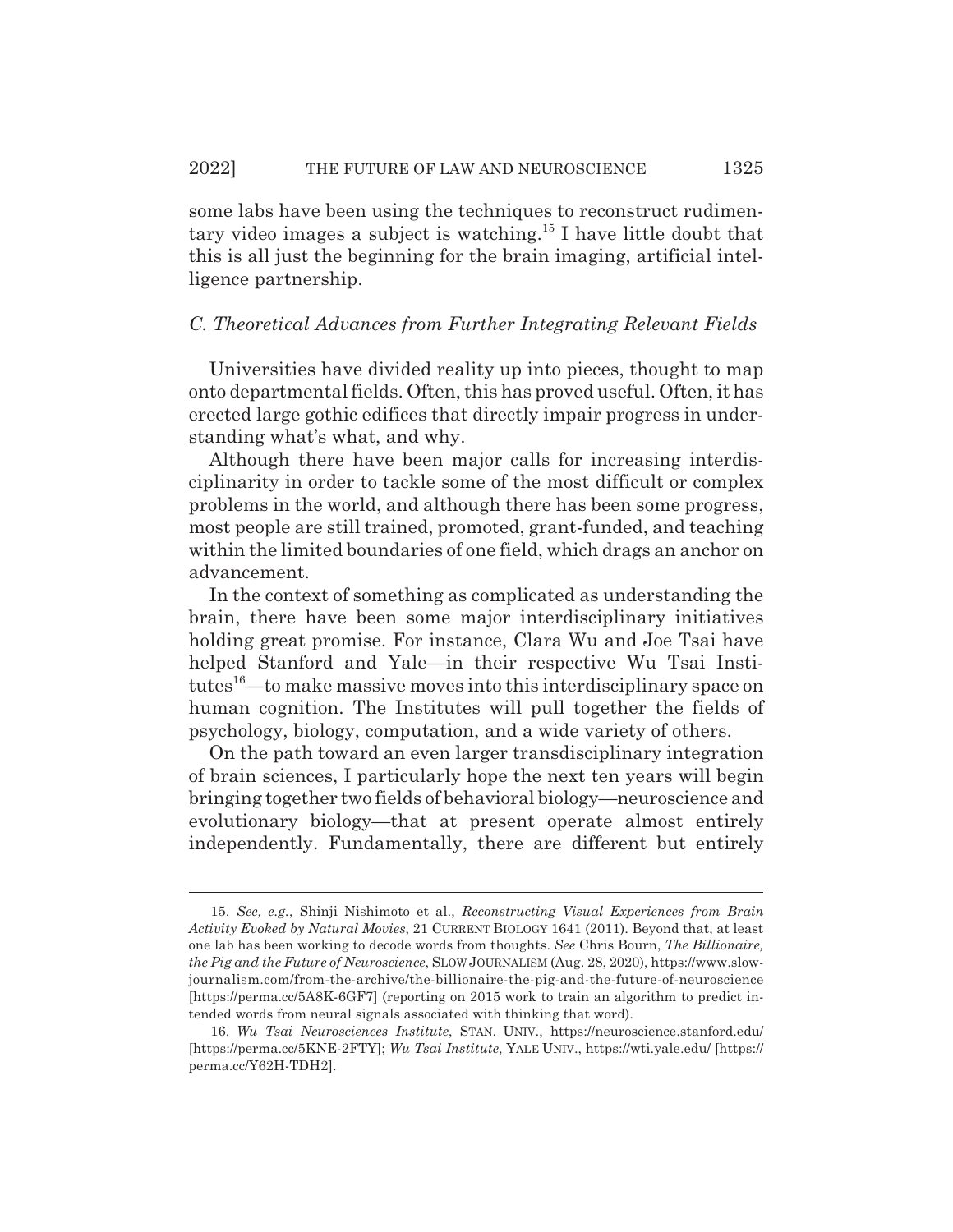complementary kinds of causes in biology—generally known by their (admittedly clunky) terms as proximate and ultimate causes.<sup>17</sup>

Neuroscience today is almost entirely an exploration of proximate causes—that is, the investigation of *how* something happens, such as how it gets started, how it unfolds, what affects its happening, and what are the consequences.

Evolutionary biology, on the other hand, explores ultimate causes—that is, *why* evolutionary processes have left us with the brains we have, doing what they do, and non-randomly associating various suites of environmental inputs with behavioral outputs that tended, on average, to be adaptive in ancestral environments for those organisms that bore such predispositions.

But just as all species-typical body forms and behaviors must be understood to have both proximate and ultimate biological causes both always simultaneously relevant—so should all brain form and function be similarly understood.<sup>18</sup> There are pathways of knowledge we simply are not exploring when neuroscience and evolutionary biology—focusing on how and why respectively—remain as siloed and isolated from one another as they, in most respects, are today.

#### II. NEUROLAW

Turning next to the projected intersections of neuroscience and law, over the coming ten years, there are many more potential topics here than I could cover in a reasonable space.<sup>19</sup> So I will only highlight a few.

<sup>17.</sup> For discussion of these central concepts, see John Alcock & Paul Sherman, *The Utility of the Proximate-Ultimate Dichotomy in Ethology*, 96 ETHOLOGY 58 (1994); Ernst Mayr, *Cause and Effect in Biology*, 134 SCIENCE 1501 (1961).

<sup>18.</sup> For an exploration of how understanding both proximate and ultimate causation can be useful to law, see Owen D. Jones & Timothy H. Goldsmith, *Law and Behavioral Biology*, 105 COLUM. L. REV. 405, 454-57 (2005).

<sup>19.</sup> Judge Morris Hoffman has made his own useful set of predictions. *See* Morris B. Hoffman, *Nine Neurolaw Predictions*, 21 NEW CRIM. L. REV. 212 (2018). And I likewise recommend Stephen J. Morse, *Neuroethics: Neurolaw*, OXFORD HANDBOOKS ONLINE (2017), https://www.oxfordhandbooks.com/view/10.1093/oxfordhb/9780199935314.001.0001/oxfordhb-9780199935314-e-45 [https://perma.cc/6KEH-49CD], for a variety of thoughts about the future of the field. For questions raised about the future implications of neurolaw, topically, see JONES ET AL., *supra* note 3.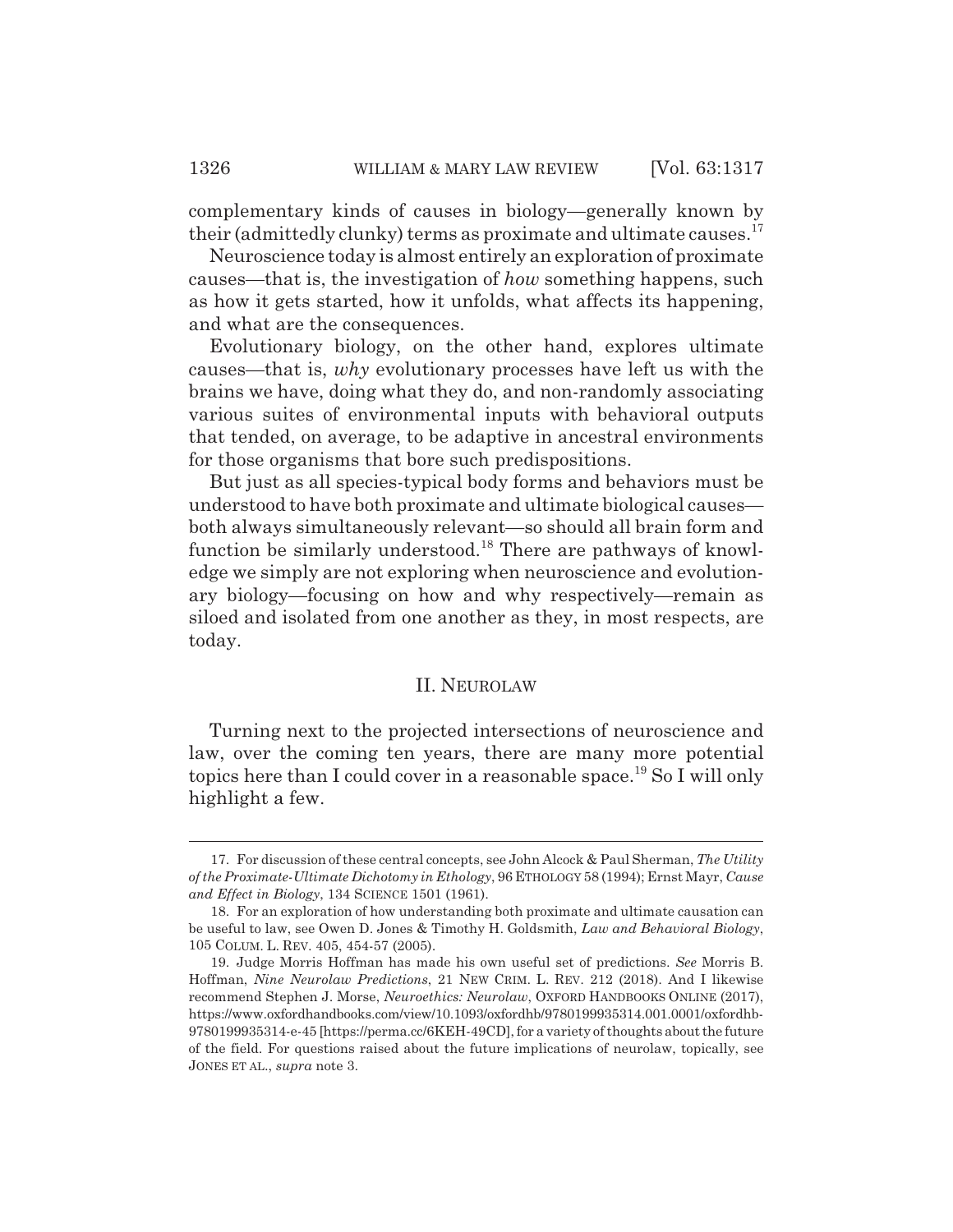Here I'll give examples of potential Law and Neuroscience developments of five sorts. Across five Sections I'll discuss detecting things law cares about, individualizing developmental stages and brain states, evidence-based legal reforms, legal decision-making, and brain-brain interfaces.

#### *A. Detecting Things Law Cares About*

I think the next ten years will reveal major progress in the ability of neuroscientific technologies and techniques to detect things that law cares about. Here are four brief examples.

### *1. Detecting Brain Injuries*

We have come a long way from the days when brain injuries were most indicated, and most reliably, by fractured skulls or penetrated brain cases. We now know, and can often demonstrate, that the brain can be seriously injured—for instance by major blows, by repetitive minor blows, or by severe experiential traumas—even when the skull remains intact.<sup>20</sup>

I expect some neuroscientific advances over the next ten years will increasingly aid the legal system in understanding how to investigate, demonstrate, quantify, and anticipate projected recoveries (if any) from, and implications of, various injuries to a brain's *function*, beyond similar insights into injuries to a brain's *structure* (from which, in part, functional deficits are often deduced and investigated). In suitable circumstances, these could be relevant to the domains of torts, disability benefits, contracts, and criminal law, as well as estate law, among others.

#### *2. Detecting, Validating, and Measuring Pain*

In his majority opinion, in *Grammer v. Kohlhaas Tank & Equipment Co.*, Judge Sutin wrote, "[n]o one can measure another's pain and suffering; only the person suffering knows how much he or she is suffering."21

<sup>20.</sup> *See* JONES ET AL., *supra* note 3, at 347-96.

<sup>21. 604</sup> P.2d 823, 833 (N.M. Ct. App. 1979).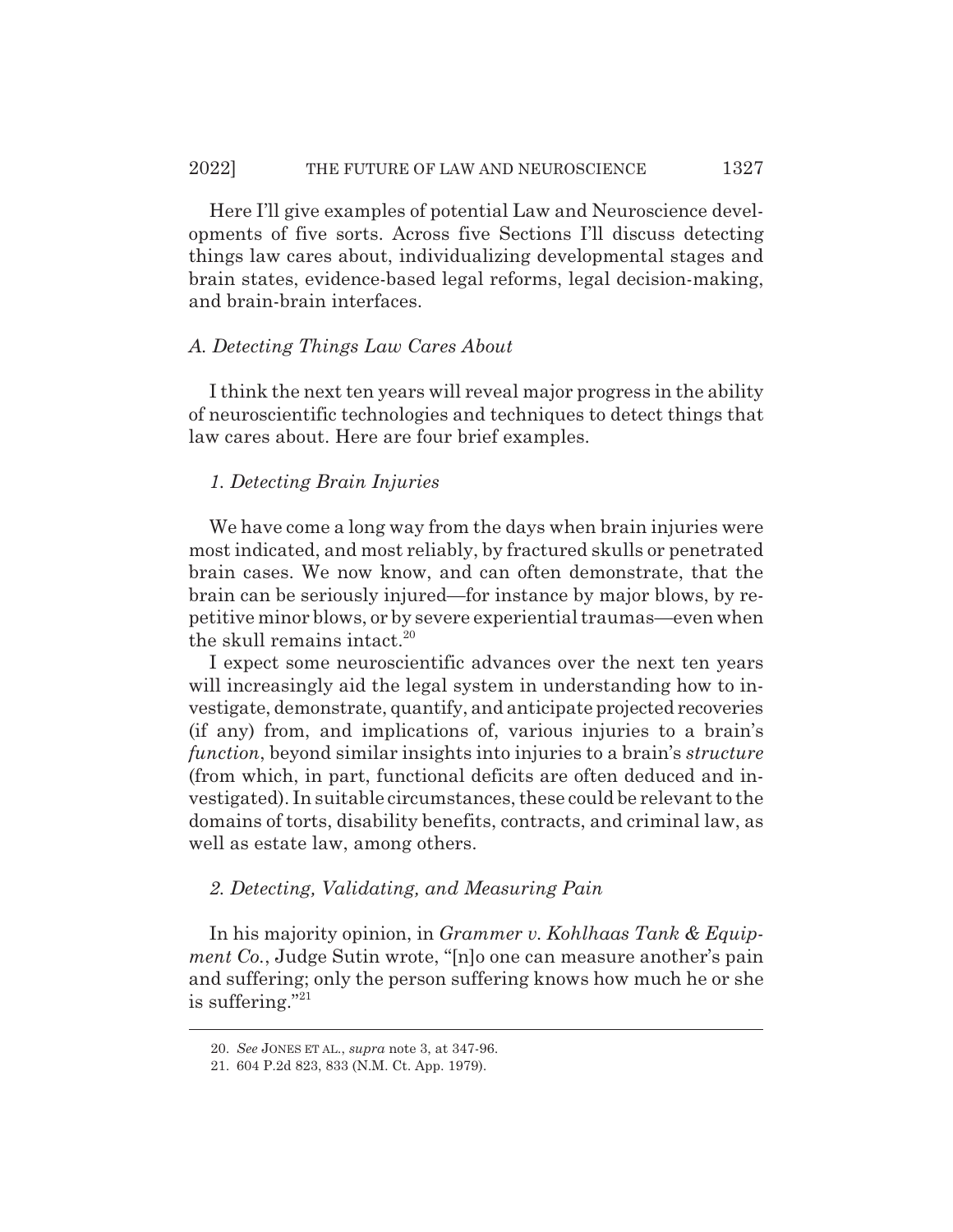As a consequence, legal battles over the existence and amount of pain remain, so far, inevitable—precisely because there historically has been so little objective and reliable evidence on which to make a factual finding. As Professor Hank Greely has noted:

Hundreds of thousands of legal proceedings each year in the United States turn on the existence and extent of someone's (usually a plaintiff 's or claimant's) pain. Sometimes those are personal injury cases, in which plaintiffs seek damages for their "pain and suffering" for the past, present, and predictably future in the aftermath of accidents. Most of them are actually disability cases, brought under federal or state disability schemes, or against private disability insurers. Although the technical question in those cases is not pain per se, it is quite often a question as to whether the claimants' pains are so great as to prevent them from working. $22$ 

Against this background, there has been some really interesting work in the area of pain detection over the last ten years.<sup>23</sup> As you

For discussion of how such dualism is—while legally maintainable as a fiction—untenable as a matter of neuroscience, see Francis X. Shen, *Sentencing Enhancement and the Crime Victim's Brain*, 46 LOY. U. CHI. L.J. 405, 418-21 (2014); Dov Fox & Alex Stein, *Dualism and Doctrine*, 90 IND. L.J. 975, 978 (2015).

<sup>22.</sup> Henry T. Greely, *Neuroscience, Mindreading, and the Courts: The Example of Pain*, 18 J. HEALTH CARE L. & POL'Y 171, 178 (2015) (footnotes omitted). As Professor Amanda Pustilnik has noted, the challenge of dealing with pain, legally, is compounded by the frequent conflation of chronic and acute pain. *See* Amanda C. Pustilnik, *Legal Evidence of Subjective States: A Brain-Based Model of Chronic Pain Increases Accuracy and Fairness in Law*, 25 HARV. REV. PSYCHIATRY 279, 282-83 (2017). And, further, the law has made a bit of a mess in drawing distinctions, as when enforcing insurance policies that are drafted this way, between "bodily" injuries and "mental" injuries—as if mental injuries exist someplace other than the brain, and the brain exists in some non-"bodily" location. Or when drawing the distinction explicitly, such as in RESTATEMENT (THIRD) OF TORTS:LIABILITY FOR PHYSICAL AND EMOTIONAL HARM § 4 cmt. b (Am. L. Inst. 2005), which argues for maintaining the distinction because there should be "more restrictive rules for recovery for emotional harm ... [given that] the existence and severity of emotional harm is usually dependent upon the report of the person suffering it or symptoms that are capable of manipulation or multiple explanations."

<sup>23.</sup> *See, e.g.*, Maite M. van der Miesen et al., *Neuroimaging-Based Biomarkers for Pain: State of the Field and Current Directions*, 4 PAIN REPS. 751 (2019); Sean Mackey et al., *Neuroimaging-Based Pain Biomarkers: Definitions, Clinical and Research Applications, and Evaluation Frameworks to Achieve Personalized Pain Medicine*, 4 PAIN REPS. 762 (2019); Karen D. Davis, *Introduction to a Special Issue on Innovations and Controversies in Brain Imaging of Pain: Methods and Interpretations*, 4 PAIN REPS. 771 (2019); Karen D. Davis et al., *Brain Imaging Tests for Chronic Pain: Medical, Legal and Ethical Issues and Recommendations*, 13 NATURE REVS. NEUROLOGY 624 (2017); Joyce T. Da Silva & David A.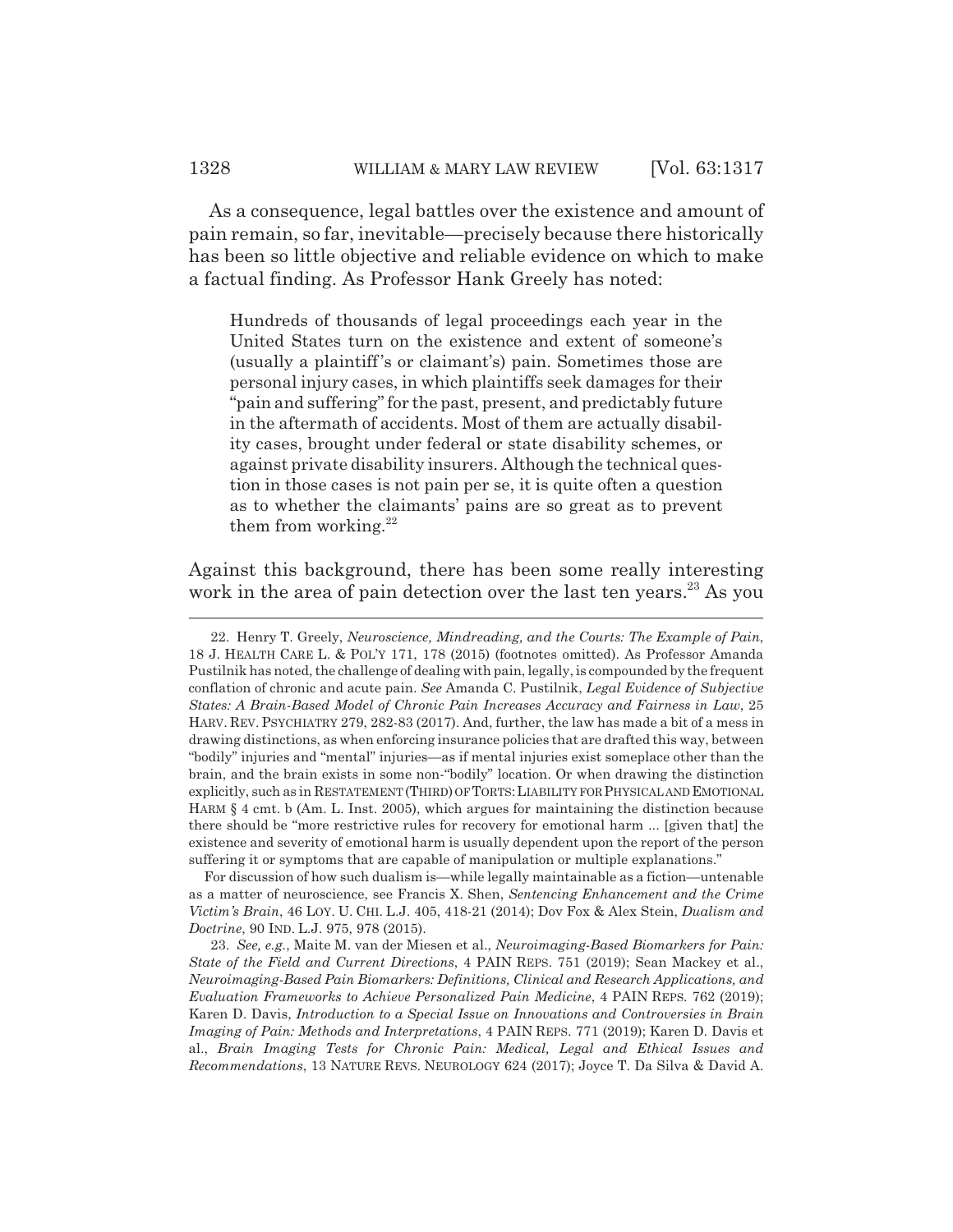may imagine, the existence and amount of pain is very difficult to investigate.<sup>24</sup> But I have been impressed with some of the work.

It may come to pass that over the next ten years we will be able to distinguish, with some reasonable accuracy and reliability, between people in pain and people not in pain. We might also, although this is even more speculative, have developed some gross or relative measures of how much pain those in pain are in.

That could have a transformative effect on how some tort and disability claims unfold. And I would expect that such technologies and techniques would come quickly before courts on evidentiary motions, the results of which may bring some of this evidence, in some contexts, to be weighed in the balance during various judicial and administrative decisions.

# *3. Detecting Additional Biomarkers Relevant to Assessments of Future Recidivism*

Parole determinations often hinge on necessarily imperfect predictions about future dangerousness and risks of recidivism. Anything that improves the predictive power of such actuarial decisions warrants close consideration. And one potential development over the next ten years will likely be some important additions

Seminowicz, *Neuroimaging of Pain in Animal Models: A Review of Recent Literature*, 4 PAIN REPS. 732 (2019); Irene Tracey & Anthony Dickenson, *SnapShot: Pain Perception*, 148 CELL 1308 (2012); Naomi I. Eisenberger, *The Pain of Social Disconnection: Examining the Shared Neural Underpinnings of Physical and Social Pain*, 13 NATURE REVS. NEUROSCIENCE 421 (2012); R. Peyron et al., *Functional Imaging of Brain Responses to Pain: A Review and Meta-Analysis*, 30 NEUROPHYSIOLOGIC CLINIQUE 263 (2000); Justin E. Brown et al., *Towards a Physiology-Based Measure of Pain: Patterns of Human Brain Activity Distinguish Painful from Non-Painful Thermal Stimulation*, 6 PLOS ONE 24124 (2011); Massieh Moayedi et al., *Pain Neuroimaging in Humans: A Primer for Beginners and Non-Imagers,* 19 J. PAIN 961 (2018).

For legal perspectives on pain detection, see Pustilnik, *supra* note 22; A.C. Pustilnik, *Imaging Brains, Changing Minds: How Pain Neuroimaging Can Inform the Law*, 66 ALA. L. REV. 1099 (2015); Amanda C. Pustilnik, *Pain as Fact and Heuristic: How Pain Neuroimaging Illuminates Moral Dimensions of Law*, 97 CORNELL L. REV. 801 (2012); Adam Kolber, *Pain Detection and the Privacy of Subjective Experience*, 33 AM. J.L. & MED. 433 (2007); Adam J. Kolber, *The Experiential Future of the Law*, 60 EMORY L.J. 585 (2011); Brady Somers, *Neuroimaging Evidence: A Solution to the Problem of Proving Pain and Suffering?*, 39 SEATTLE U. L. REV. 1391 (2016).

<sup>24.</sup> Even defining pain has proved challenging. *See generally* NAT'L INST. OF NEU-ROLOGICAL DISORDERS & STROKE, PAIN: HOPE THROUGH RESEARCH (2020).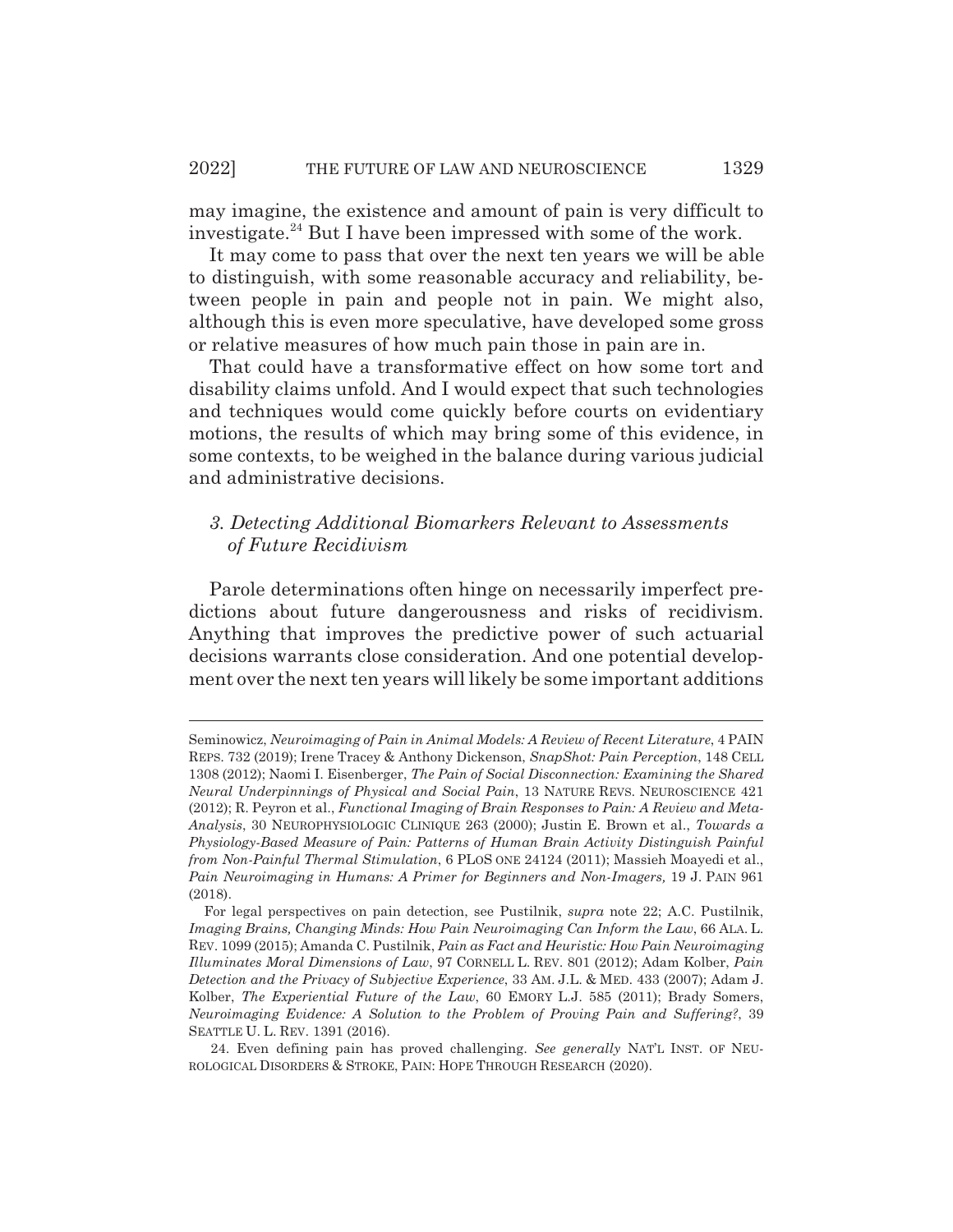to the existing literature on brain biomarkers correlating positively or negatively with probabilities of rearrest (as a very conservative measure of recidivism, since it's very difficult to know with reasonable precision the rate of recidivism by individuals who are never apprehended).

One interesting study by neuroscientists Eyal Aharoni, Kent Kiehl, and colleagues, first scanned ninety-six prisoner subjects in a mobile MRI, within prison boundaries, during an impulse control decision-making task, and then followed the rearrest records of those subjects.<sup>25</sup> Fifty-three percent had been rearrested for a crime within four years of release.<sup>26</sup>

When the neuroscientists explored the relationships between brain features and function on one hand, and the probabilities of subsequent rearrests on the other, they found something interesting about the relative amounts of activity in the anterior cingulate of subject brains (a region already believed in the neuroscience community to be involved in inhibiting undesirable behavior). Specifically, "[t]he odds that an offender with relatively low anterior cingulate activity would be rearrested were approximately double that of an offender with high activity in this region, holding constant other observed risk factors."27

In a subsequent paper, the authors provided additional analysis of their data, comparing the ratio of the true positive fraction to the false positive fraction, when comparing predictive models that either did or did not include predictions based on activity in the anterior cingulate. They found that the relative true positive classification rate was approximately seven percentage points higher when the model includes the anterior cingulate brain activity data than when it does not.<sup>28</sup>

True, this is only an incremental gain. On the other hand, no one expects brain data—or any other single actuarial element—to predict recidivism perfectly. Progress in predictive ability of actuarial tools depends on adding and refining factors that move decision

<sup>25.</sup> *See* Eyal Aharoni et al., *Neuroprediction of Future Rearrest*, 110 PROC. NAT'L ACAD. SCIS. 6223 (2013).

<sup>26.</sup> *Id.* at 6227.

<sup>27.</sup> *Id.* at 6223.

<sup>28.</sup> Eyal Aharoni et al., *Predictive Accuracy in the Neuroprediction of Rearrest*, 9 SOC. NEUROSCIENCE 332, 335 (2014).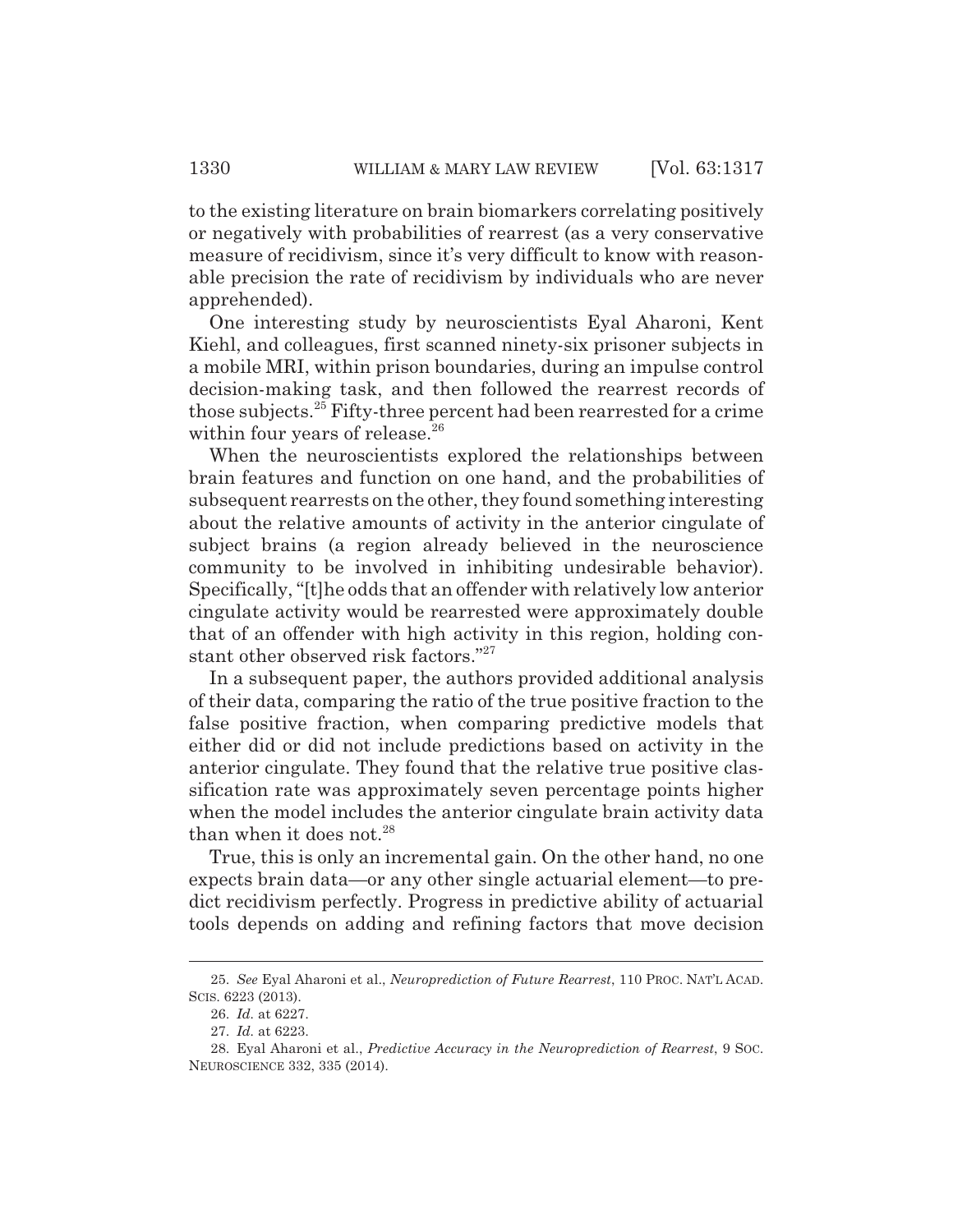makers in the direction of making more accurate predictors, under conditions of uncertainty, than they would make in the absence of considering such factors. So the suggestion of these papers, that brain data can help increase the accuracy of a predictive model, provides not only a fascinating proof of concept, but also (assuming replication studies) a positive development of the kind we are likely to see more of in the next decade.

To be clear, no one is suggesting that the relative amount of anterior cingulate activity should drive any parole decision, by itself. Nor is anyone suggesting that, prior to offending, people with low activity there should be treated differently, in the eyes of the law, than other people who have not offended. The question is simply whether or not brain data, when added to the mix of factors already considered during parole decisions, improve predictive accuracy. And the existing studies suggest brain data can do that, warranting further investigation.

#### *4. Detecting Memories*

Memories obviously play key roles in many legal actions, both civil and criminal. And although psychologists have been able to learn a tremendous amount about memories generally, the complementary neuroscientific investigation of memory is relatively young. Still, there have been some remarkable advances, which I expect will usher in many more, over the next ten years.

For example, although it is not yet widely known and appreciated, the pairing of fMRI brain data with machine learning algorithms has enabled researchers to detect—on the basis of brain data alone—the existence of autobiographical memories.29 Imagine anyone predicting such a thing, say, twenty or more years ago. It would have seemed entirely far-fetched.

In one project of the Research Network, for instance, a Working Group on Deception and Recognition, led by Stanford's Anthony Wagner, hung small automatically operating cameras around the necks of students, during their daily activities.<sup>30</sup> This provided the

<sup>29.</sup> *See* Jesse Rissman et al., *Decoding fMRI Signatures of Real-World Autobiographical Memory Retrieval*, 28 J. COGNITIVE NEUROSCIENCE 604 (2016).

<sup>30.</sup> *Id.*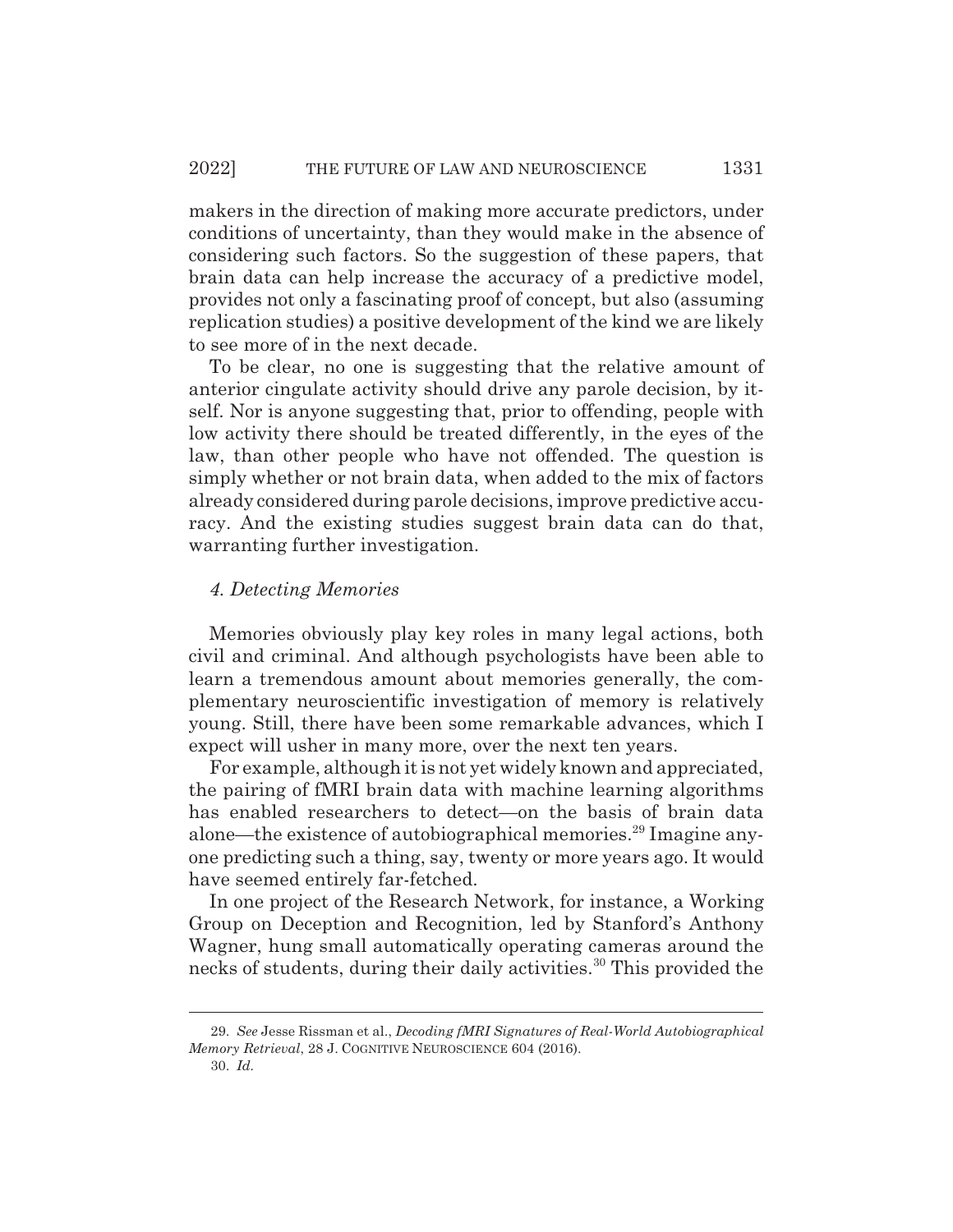lab with a reasonably reliable record of what visual environments each student had encountered.

In somewhat simplified summary, the lab then scanned the brains of subjects who were seeing randomly sequenced photographs that were always either: (a) from their own cameras (and lives); or (b) from the cameras of other students. The machine learning algorithm was then provided with all the brain data from the owncamera stimuli and all the brain data from the others'-cameras stimuli and then allowed to discover (if you will) on its own what patterns in the two different sets of brain data reliably distinguished them.

The next step, of course, was to show the algorithm brain data from that same subject, who now saw a different combination of photographs (from her own life and others'), *without informing the algorithm which brain data were from subjects seeing which kind of stimuli*. Researchers then tasked the algorithm to make predictions about whether the brain data collected during observation of a given photo indicated that the subject was seeing a photo from her own camera, or from someone else's.

To the surprise of all of us in the Research Network, as well as in the lab, the algorithm was able, under some laboratory conditions, to make that prediction with greater than 90 percent accuracy.

As a proof of concept, this is plainly remarkable, as that kind of accuracy level is rarely achieved. Equally remarkable is that roughly that same level of accuracy was achieved when the algorithm was trained up on one person's brain data, and then asked to make predictions about whether *someone else's* brain data indicated that they were seeing images from their own autobiographical lives, or not. $31$ 

This suggests there is something broadly generalizable about how the human brain functions when it recognizes a visual stimulus as matching an existing memory. This kind of work provides us with an increasingly deep window into how human memory works. And although it's at this point impossible to predict accurately how such work will intersect with the law's perennial efforts to assess the

<sup>31.</sup> *Id.* at 615 ("The neural signatures of these distinct memory states were sufficiently consistent across participants to yield comparable accuracy levels even when classifier models were trained and tested on data from different participants.").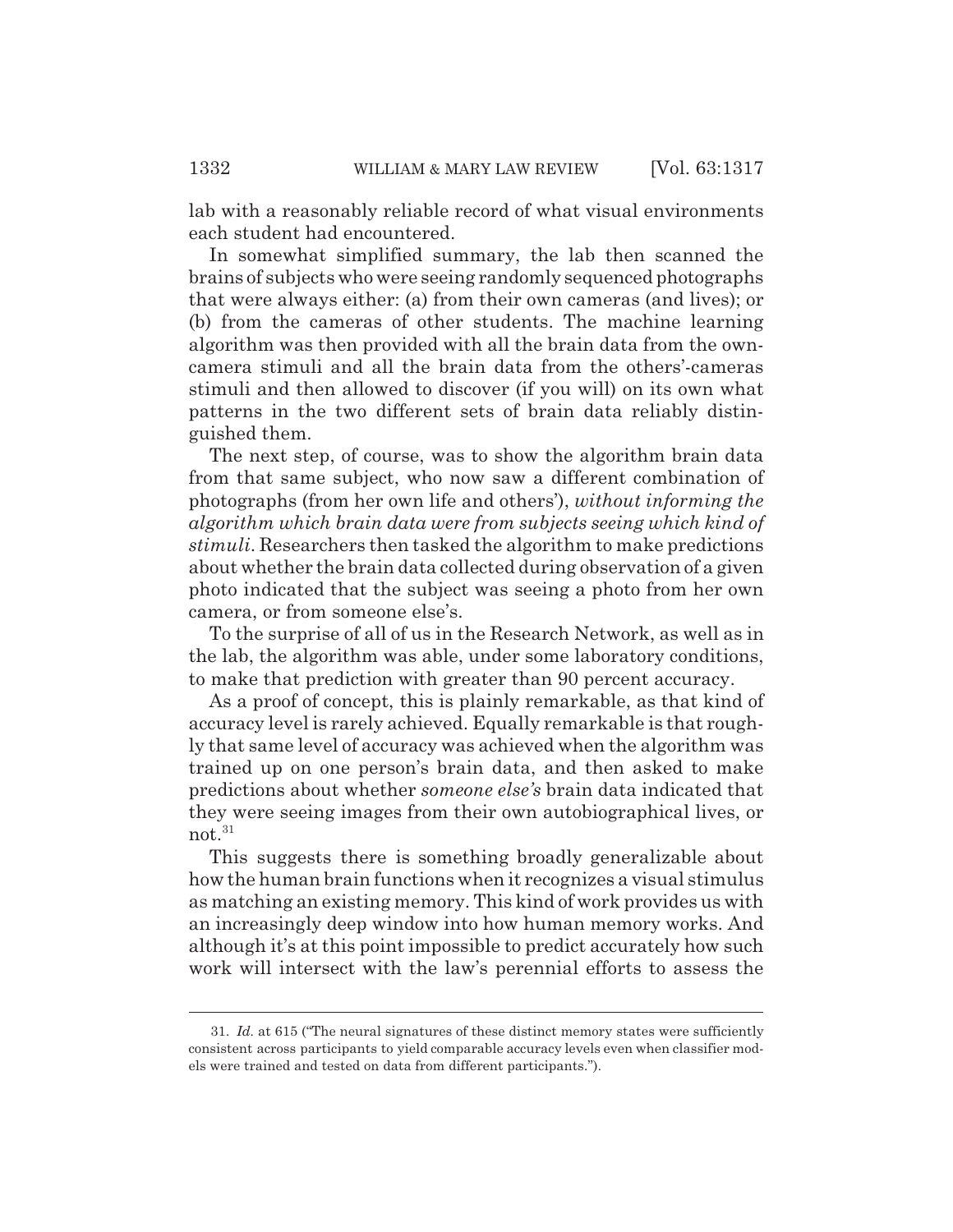quality, accuracy, suggestibility, and change of memories, it seems clear that there will be important points of contact.

#### *B. Individualizing Developmental Stages and Brain States*

I think the next ten years will reveal increasing abilities to individualize the relative brain development and brain states of subjects, compared to the reference groups of which that individual is a part.

True, there is already considerable variability among individuals in brain shapes and functions. Also true, some very important conceptual work has been done, by a Research Network Working Group on Inferences from Group Neuroscientific Data, led by now-Chancellor David Faigman of the University of California, Hastings.<sup>32</sup>

But by suggesting that there will be increasing emphasis on individuals, I mean to highlight that although most neuroscientific advances have resulted in findings that generalize to the groups for which subjects were chosen as representatives, the ability to say something potentially meaningful about how an *individual* compares to the *average* of the groups will increase, as the datasets, technologies, and techniques grow and improve. And this will have potential implications for those domains and activities of the legal system that are more immediately concerned with individuals, as in a criminal trial, than they are with large social groups, as when legal policies are being developed.

Here are three examples.

#### *1. Brains of Adolescents and Young Adults*

A great deal of work in neuroscience has focused on assessing how the brain changes as a person ages, with particular attention to the years just fore and aft of legal majority.<sup>33</sup> This makes sense when

<sup>32.</sup> *See, e.g.*, DAVID L. FAIGMAN ET AL, G2I KNOWLEDGE BRIEF (2016); David L. Faigman et al., *Group to Individual (G2i) Inference in Scientific Expert Testimony*, 81 U. CHI. L. REV. 417 (2014); David L. Faigman et al., *Gatekeeping Science: Using the Structure of Scientific Research to Distinguish Between Admissibility and Weight in Expert Testimony*, 110 NW. U. L. REV. 859 (2016).

<sup>33.</sup> *See, e.g.*, Kaitlyn Breiner et al., *Combined Effects of Peer Presence, Social Cues, and Rewards on Cognitive Control in Adolescents*, 60 DEVELOPMENTAL PSYCHOBIOLOGY 292 (2018); Grace Icenogle et al., *Adolescents' Cognitive Capacity Reaches Adult Levels Prior to Their*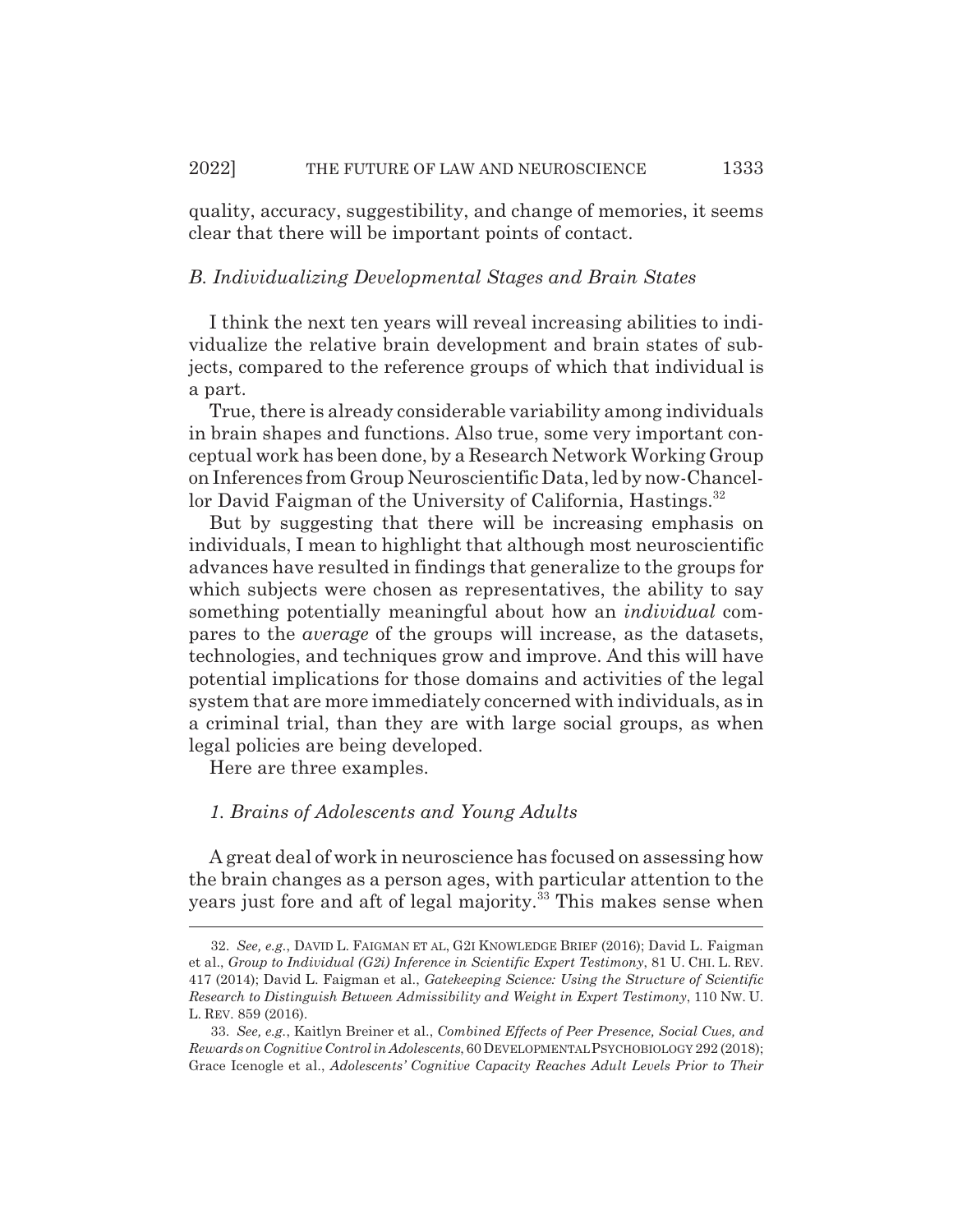one is considering legislative policies or judicial doctrines that might best apply to entire groups of people, such as minors generally.

One context in which this could play out is that neuroscientific findings might prompt us, on an ongoing basis, to consider whether there are better places to draw age-related lines, given our existing values that underlie our existing lines, many of which, as is well known, turn a juvenile into an adult on her eighteenth birthday. For instance, there is growing evidence that the human brain doesn't really finish its maturation process until people have reached their twenties.<sup>34</sup> Now if we're fully satisfied that age eighteen works for the purposes of law, there's of course no need to make a change, because facts don't drive values, and law juggles more vectors of values than just biological accuracy alone (if at all). Yet, to the extent the age eighteen threshold reflects in part an implicit assumption that the brain has finished developing by then, we might, in light of neuroscience, choose to reevaluate the wisdom of basing policy on that assumption.

Relatedly, findings from neuroscience might prompt us to consider whether there are more lines to be drawn for different purposes. For instance, a Research Network Working Group on Adolescent Development, led by Yale neuroscientist BJ Casey, studied young adults between the ages of eighteen and twenty-one. That team found that under some circumstances (particularly those involving emotional contexts and observation by peers), young adult brains and behavior more closely resemble the brains and behavior of juveniles, while under other circumstances young adult brains

*Psychological Maturity: Evidence for a "Maturity Gap" in a Multinational, Cross-Sectional Sample*, 43 LAW & HUM. BEHAV. 69 (2019); Briana S. Last et al., *Childhood Socioeconomic Status and Executive Function in Childhood and Beyond*, 13 PLOS ONE 1 (2018); B.J. Casey & Kristina Caudle, *The Teenage Brain: Self Control*, 22 CURRENT DIRECTIONS PSYCH. SCI. 82 (2013); B.J. Casey et al., *Adolescence: What Do Transmission, Transition, and Translation Have to Do with It?*, 67 NEURON REV. 749 (2010); CHARLES A. NELSON ET AL., NEUROSCIENCE OF COGNITIVE DEVELOPMENT: THE ROLE OF EXPERIENCE AND THE DEVELOPING BRAIN (2006); Laurence Steinberg, *Cognitive and Affective Development in Adolescence*, 9 TRENDS COGNI-TIVE SCI. 69 (2005); Jason Chein et al., *Peers Increase Adolescent Risk Taking by Enhancing Activity in the Brain's Reward Circuitry*, 14 DEVELOPMENTAL SCI. 1 (2011); Michael Dreyfuss et al., *Teens Impulsively React Rather than Retreat from Threat*, 36 DEVELOPMENTAL NEURO-SCIENCE 220 (2014); Katherine E. Powers et al., *Consequences for Peers Differentially Bias Computations About Risk Across Development*, 147 J.EXPERIMENTAL PSYCH.:GEN. 671 (2018).

<sup>34.</sup> *See, e.g.*, Nitin Gogtay et al., *Dynamic Mapping of Human Cortical Development During Childhood Through Early Adulthood*, 101 PROC. NAT'L ACAD. SCIS. 8174 (2004).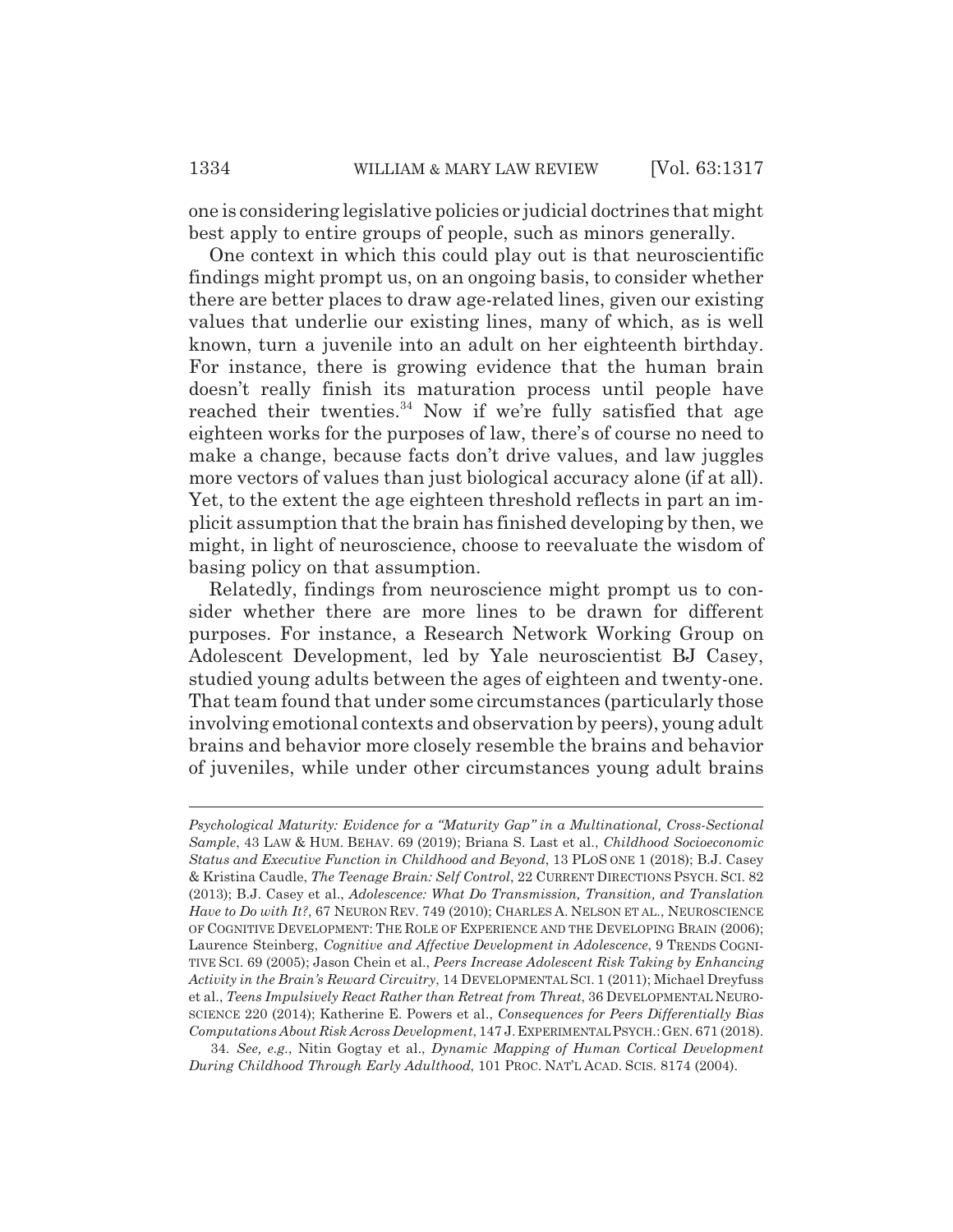and behavior more closely resemble the brains and behavior of older adults.35 Some argue that this young adulthood reflects a distinct developmental stage of human development, and that—perhaps the law should consider tailoring some justice policies specifically when young offenders are members of this group.<sup>36</sup>

The point is not that the law should or shouldn't make any change in light of neuroscience. The point is that—depending entirely on what we're trying to accomplish and why we've chosen the locations for existing lines we've drawn—we might wish to consider new information when thinking about whether there are improvements that might be made, so as to more effectively pursue our already-existing values.

Which brings me, again, to the question of the next ten years. So far, we've been talking about how the legal system might draw lines between, and handle, members of different age groups. Yet the direction and pace of advances in neuroscience suggest that, in the next ten years, we may see an increasingly fine-grained ability to say that a single individual before the court has a brain that developmentally is either less physically mature, or alternatively more physically mature, than is the brain of the average person of his or her age.

The implications are not immediately obvious. If the person in question were, say, a young adult with a brain significantly less developed than others of his or her age, to what extent might society weigh this in favor of treating that individual, legally, like a juvenile? Alternatively, if the person were a juvenile, with a brain significantly more developed than others of his or her age, to what extent might society weigh this in favor of treating that individual, legally, like an adult?

<sup>35.</sup> Alexandra O. Cohen et al., *When Is an Adolescent an Adult? Assessing Cognitive Control in Emotional and Nonemotional Contexts*, 27 PSYCH.SCI.549 (2016); Marc D. Rudolph et al., *At Risk of Being Risky: The Relationship Between "Brain Age" Under Emotional States and Risk Preference*, 24 DEVELOPMENTAL COGNITIVE NEUROSCIENCE 93 (2017). For discussion, see Elizabeth S. Scott et al., *Young Adulthood as a Transitional Legal Category: Science, Social Change*, *and Justice Policy*, 85 FORDHAM L. REV. 641 (2016); Elizabeth Scott et al., *Brain Development, Social Context, and Justice Policy*, 57 WASH. U. J.L. & POL'Y 13 (2018); Elizabeth Scott et al., *Juvenile Sentencing Reform in a Constitutional Framework*, 88 TEMP. L. REV. 675 (2016).

<sup>36.</sup> *See, e.g.*, B.J. Casey et al., HOW SHOULD JUSTICE POLICY TREAT YOUNG OFFENDERS? (2017). For policy level discussion, see Alexandra O. Cohen et al., *When Does a Juvenile Become an Adult? Implications for Law and Policy*, 88 TEMP. L. REV. 769 (2016).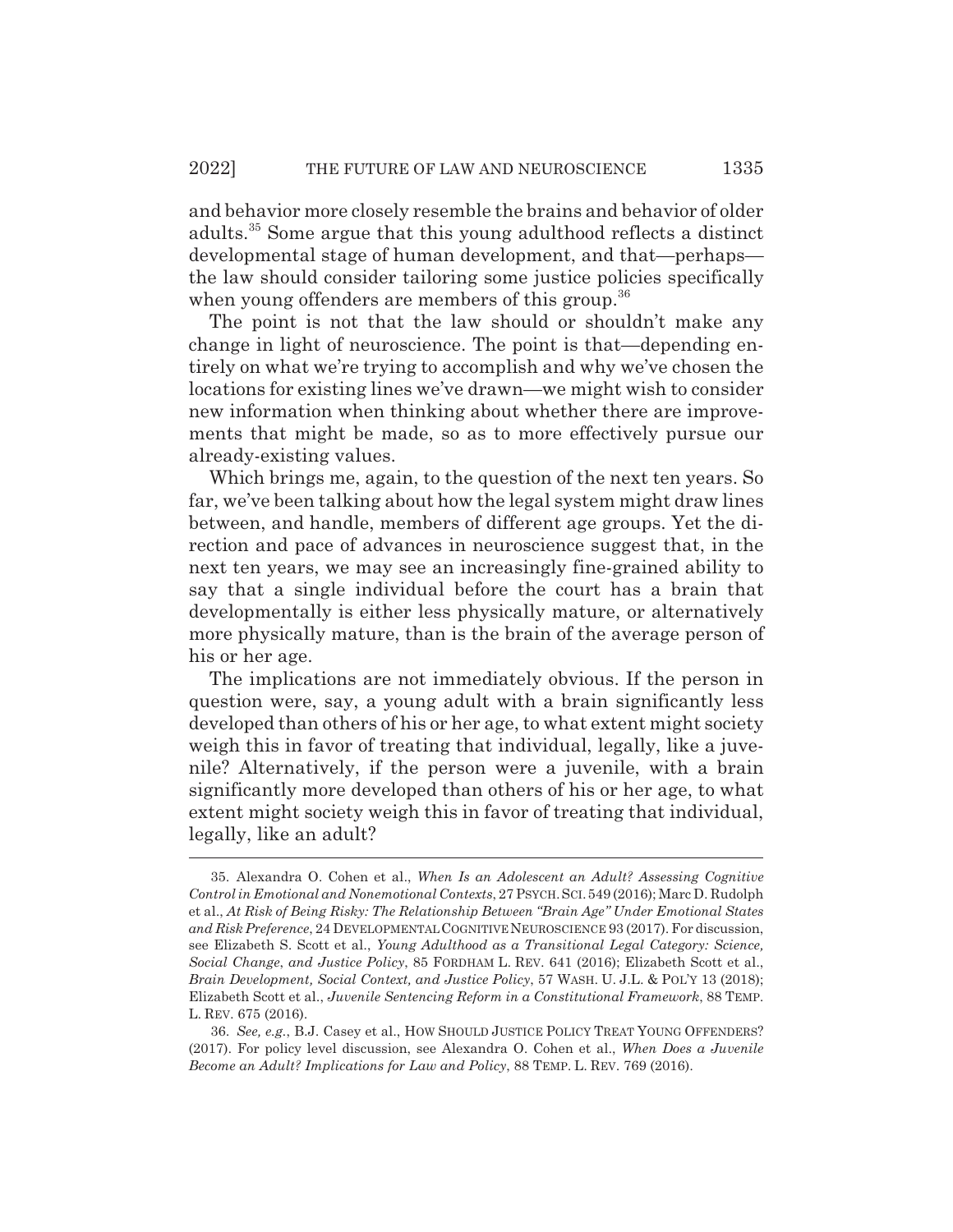Note that I'm not taking a position on this. And that's not because I have one and am hiding it. It's instead because I think a decision on what the implications should or should not be of being in, say, the fifth percentile for the brain development of one's age cohort, warrants a very careful weighing of a wide swath of important values, the net results of which are not easily predicted in advance.

So we may choose, either legislatively (for example, by prohibiting neuroscientific evidence of this individualized kind) or judicially (for example, by allowing such evidence to reach the fact-finder, in the absence of legislation prohibiting it), to have a legal approach that reflects either a blanket treatment according to membership within an age group (which can be thresholded by bright lines) or that instead reflects a narrowly tailored set of factors to be considered, according to which legal treatment could vary. Either way, this strikes me as an arena that will be fraught with good intentions that can cut in opposite directions, which recommends deploying our best and most carefully considered discourse.

#### *2. Brains in Decline*

Of course, the young in society are bookended by the old. And so we'll likely see, in the next decade, similar developments and issues with respect to old age and dementia (at any age). $37$ 

We'll likely be seeing data that provide more functional indicators and additional structural biomarkers of cognitive decline and cognitive ability. And some of these will be relevant to legal determinations (particularly as maximum ages and average ages in society increase) for deciding such things as capacity and competence of individuals before the court.<sup>38</sup> And the same issues with respect to legal treatments of groups and legal treatments of individuals will inhere here, as with adolescents and young adults.

<sup>37.</sup> For recent overviews, see generally THE AGING BRAIN: FUNCTIONAL ADAPTATION ACROSS ADULTHOOD (Gregory R. Samanez-Larkin ed., 2019); Gregory R. Samanez-Larkin & Brian Knutson, *Decision Making in the Ageing Brain: Changes in Affective and Motivational Circuits*, 16 NATURE REVS. NEUROSCIENCE 278 (2015).

<sup>38.</sup> *See, e.g.*, Betsy J. Grey, *Aging in the 21st Century: Using Neuroscience to Assess Competency in Guardianships*, 2018 WIS. L. REV. 735. For an examination of the potential relevance of neuroscience to judicial age and competence, see Francis X. Shen, *Aging Judges*, 81 OHIO ST. L.J. 235 (2020).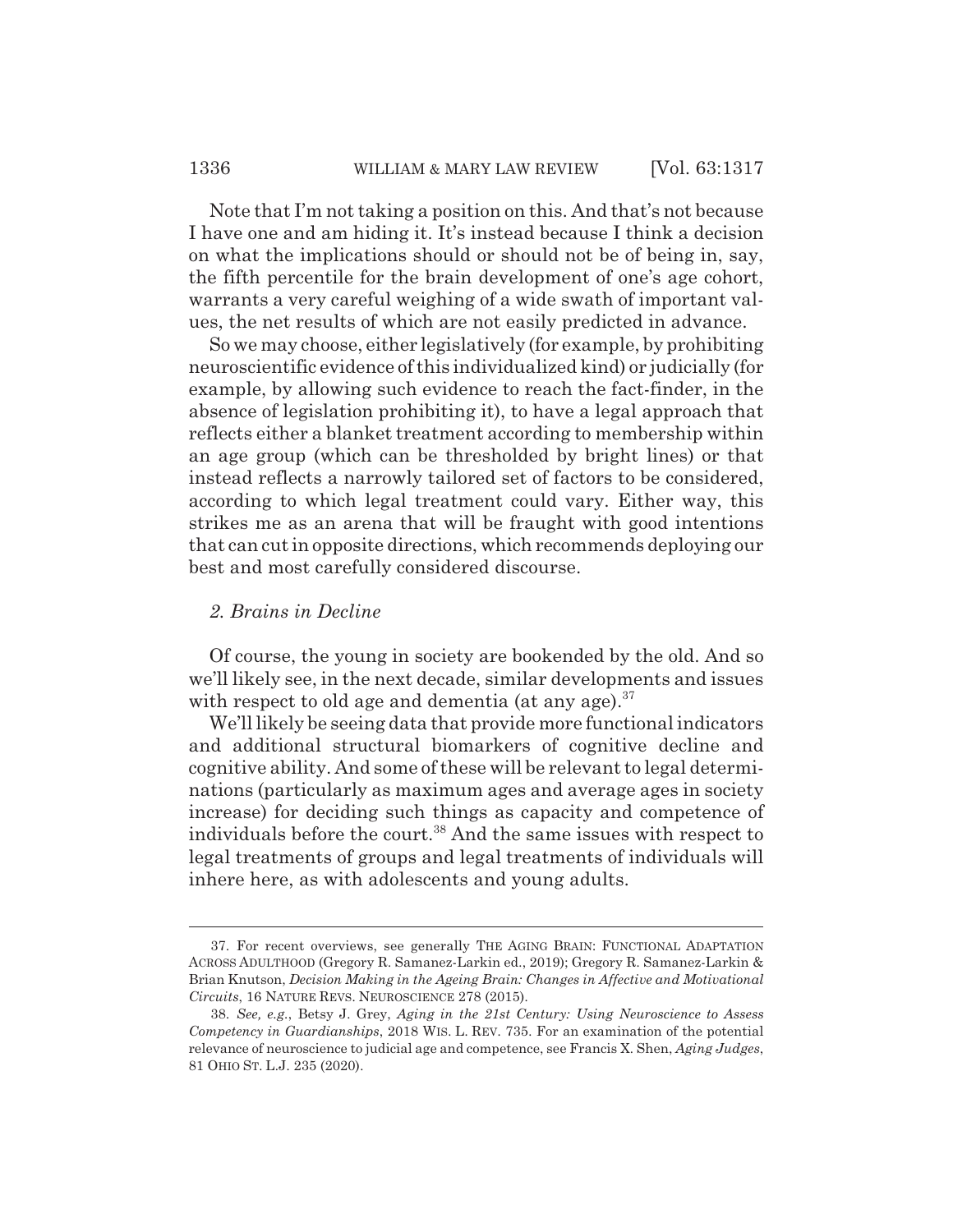#### *3. Brains in Drug Addicts*

Similarly, I expect we'll see continuing progress in understanding how addictive drugs affect brains.<sup>39</sup> This may lead to an increasingly nuanced taxonomy, informed by neuroscience, that correlates different drugs with different group-based prospects for successful rehabilitation. And, again, we will probably see advances in the individualized assessment of how addiction is affecting the brains of particular addicts. And this, combined with other factors in an individual's circumstances, might yield improved actuarial estimates for the rehabilitation of individuals who have run afoul of the legal system—and, ideally, improved ability to make treatments available to addicts before they wind up in the criminal justice system.

There has also been some interesting work using transcranial, noninvasive, magnetic pulses to loosen the grip of various illegal drugs on the brain.40 Assuming that work continues to show promise, we can imagine some serious discussions over the next decade, in light of our collective values and cost/benefit analyses, about whether such techniques can and should be made a condition of a probation or parole, for example.

#### *C. Evidence-Based Legal Reform*

Another context in which there may well be significant contributions over the next decade involves the accumulation of neuroscientific evidence that could inform potential reform. The examples given in the last Section are also examples of this context as well. But, more specifically, I am in this Section considering the extent to which discoveries from neuroscience may either buttress or

<sup>39.</sup> For perspectives on the effects of addiction on the brain, see Nora D. Volkow et al., *Addiction Circuitry in the Human Brain*, 52 ANN. REV. PHARMACOLOGY & TOXICOLOGY 321 (2012); Nora D. Volkow et al.*, Neurobiologic Advances from the Brain Disease Model of Addiction*, 374 NEW ENG. J. MED. 363 (2016); CARLTON K. ERICKSON, THE SCIENCE OF ADDICTION: FROM NEUROBIOLOGY TO TREATMENT (2007); P. Read Montague, *The Freedom to Choose and Drug Addiction*, *in* 4 MORAL PSYCHOLOGY: FREE WILL AND MORAL RESPONSIBIL-ITY 279 (Walter Sinnott-Armstrong ed., 2014); NAT'L INST. ON DRUG ABUSE*,* DRUGS, BRAINS, AND BEHAVIOR: THE SCIENCE OF ADDICTION (2014); Antonio Verdejo-Garcia et al., *A Roadmap for Integrating Neuroscience into Addiction Treatment: A Consensus of the Neuroscience Interest Group of the International Society of Addiction Medicine*, 10 FRONTIERS PSYCHIATRY, Dec. 2019, at 1.

<sup>40.</sup> Meredith Wadman, *Zapping Cocaine Addiction*, 357 SCIENCE 960 (2017).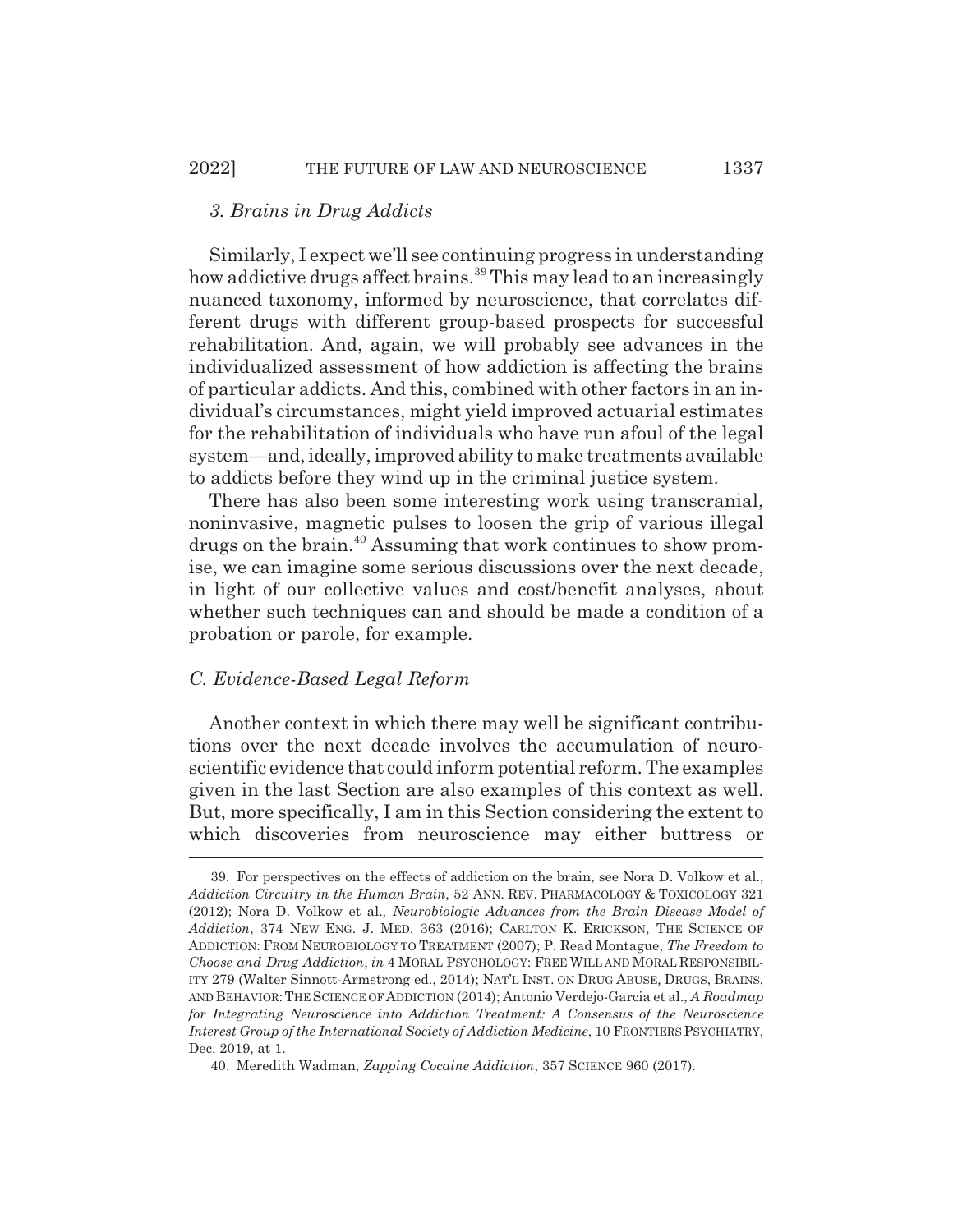challenge longstanding legal assumptions—many of which are, implicitly, about how people's brains work.

Here are three examples.

#### *1. Assumptions About Solitary Confinement*

Consider that the law implicitly assumes that solitary confinement does not affirmatively and significantly damage the brain. If it did result in nontrivial damage, that might run afoul of the U.S. Constitution's prohibition, in the Eighth Amendment, against cruel and unusual punishment.

Does it damage the brain? I don't know. But I suspect that there is some long-lasting damage. $41$ 

I was once given a tour of a maximum security prison by the state's Secretary of Corrections (to consider the prospect of a neuroscience study of effects of incarceration). Along the way, we encountered a man who had been in solitary confinement for fourteen years. One of the guards indicated that the man was so starved for interaction that he would, for hours, sit with his back to the door and his arm elevated so that his fingertips could protrude ever so slightly through openings in a small metal screen, hoping that one of the guards would simply touch a fingertip. They often did.

I would love to see a study that could shed light on the effects of solitary confinement on the brain. Whether there are or are not adverse effects, shouldn't we as a society want to know if neuroscience provides one of the tools for learning the facts?

<sup>41.</sup> For discussion of some of the emerging work in this domain, see Huda Akil, *The Brain in Isolation: A Neuroscientist's Perspective on Solitary Confinement*, *in* SOLITARY CONFINE-MENT:EFFECTS,PRACTICES, AND PATHWAYS TOWARD REFORM 199 (Jules Lobel & Peter Scharff Smith eds., 2020); Jules Lobel & Huda Akil, *Law & Neuroscience: The Case of Solitary Confinement*, 147 DAEDALUS 61 (2018); Arielle R. Baskin-Sommers & Karelle Fonteneau, *Correctional Change Through Neuroscience*, 85 FORDHAM L. REV. 423 (2016); Dana G. Smith, *Neuroscientists Make a Case Against Solitary Confinement*, SCI. AM. (Nov. 9, 2018), https://www.scientificamerican.com/article/neuroscientists-make-a-case-against-solitaryconfinement/ [https://perma.cc/92FZ-346N]; Moheb Costandi, *Using Neuroscience Evidence to Argue Against Solitary Confinement*, DANA FOUND. (Jan. 3, 2019), https://dana.org/ article/using-neuroscience-evidence-to-argue-against-solitary-confinement/ [https://perma.cc/ HZ6M-EXEQ]; Kayt Sukel, *Understanding the Effects of Solitary Confinement on the Brain*, BRAINFACTS.ORG (Mar. 21, 2019), https://www.brainfacts.org/neuroscience-in-society/laweconomics-and-ethics/2019/understanding-the-effects-of-solitary-confinement-on-the-brain-032119 [https://perma.cc/8NV7-N2GJ].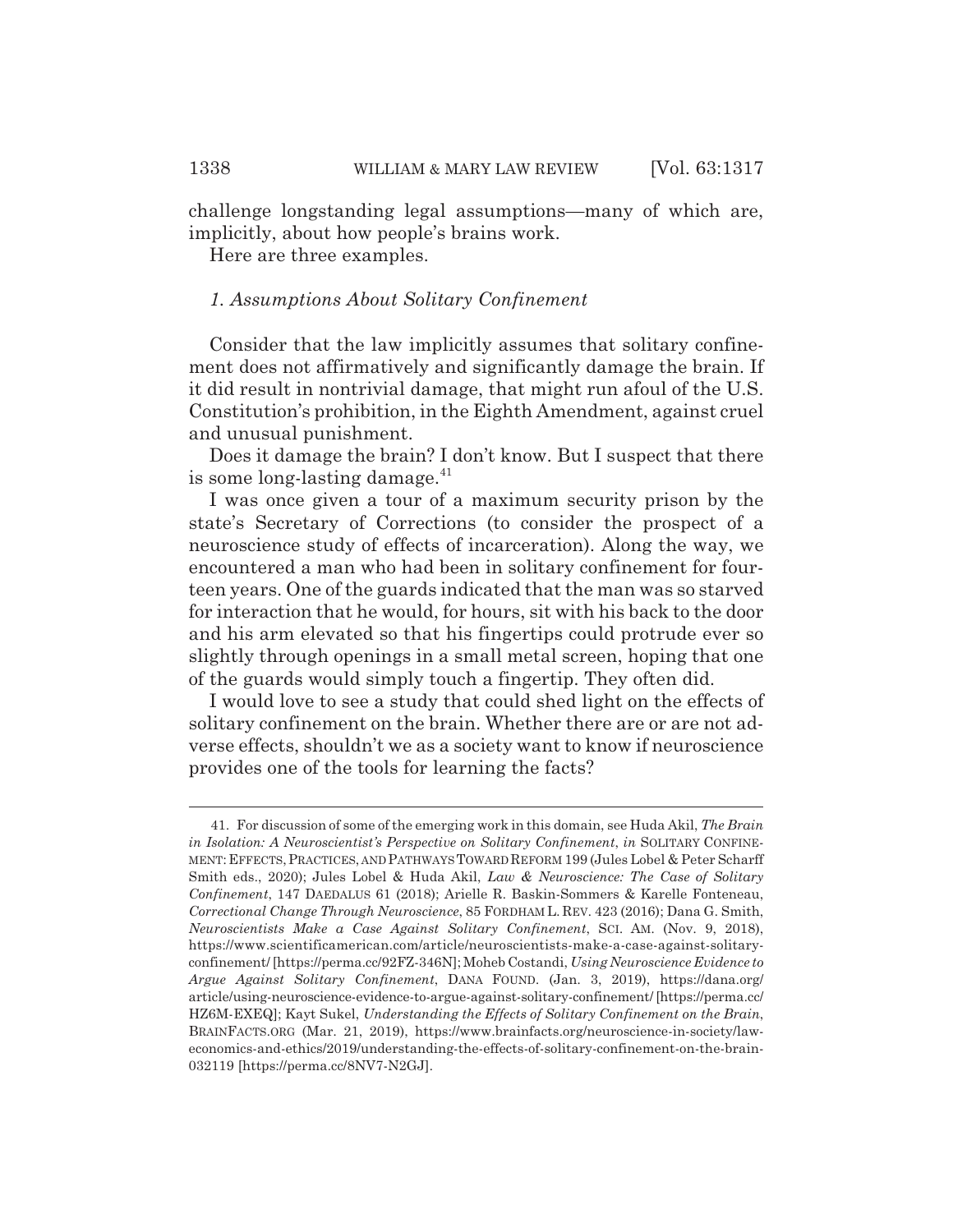#### *2. Assumptions Underlying Evidentiary Rules*

If there's one place the legal system has a lot of implicit reliance on neurological assumptions, it's in the evidentiary rules that are designed to prevent the jury from hearing certain kinds of evidence. And that's because the rules are designed to prevent fact-finders from receiving evidence (into their brains) that could taint their decision-making process (in their brains).

For example, Federal Rule of Evidence 803(1) creates a "present sense impression" exception to the general rule against admitting hearsay into evidence. It is based (essentially) on the assumption that people just aren't capable of lying quickly. But is that neurological assumption true?

At least one neuroscientist, Christopher Sundby (who is also a lawyer), has investigated that experimentally, using a technique known as electroencephalography (more commonly "EEG") to monitor brain activity during efforts to lie quickly.42 The data, in brief, suggest that people may engage a different cognitive mechanism when lying in the moment versus after a delay, something revealed by changes in working memory load. On one hand, this finding comports with the assumptions underlying the present sense impression exception to rules against hearsay evidence, because it suggests that a third-party observer may be able to detect "tells" of a contemporaneous lie (for instance, a delayed response occasioned by increased working memory load), while a skilled cross-examination might be better for detecting a more fully prepared lie. On the other hand, the data also suggest that the transition from a contemporaneous lie to a prepared one can take place far faster than the present sense impression rule assumes (less than three seconds).

That proof-of-concept investigation suggests we could usefully see similar investigations of other evidentiary rule assumptions, across the coming decade.

<sup>42.</sup> Christopher Sundby, Does Lying Require More or Less Working Memory and What Does it Mean for the Legal System? (May 8, 2020) (Ph.D. dissertation, Vanderbilt University) (on file with Vanderbilt University Institutional Repository), https://ir.vanderbilt.edu/handle/ 1803/16026 [https://perma.cc/86EA-J7M6].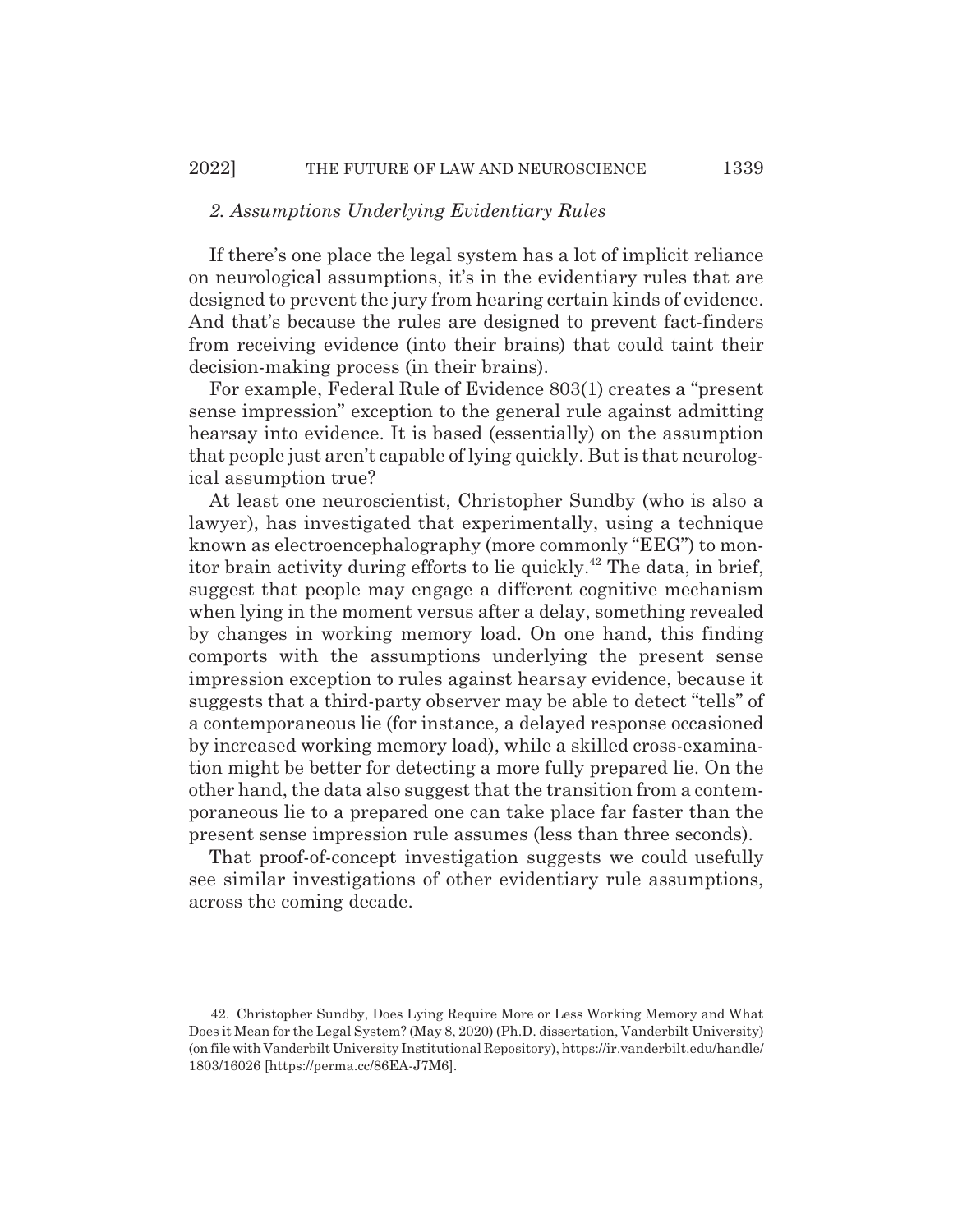#### *3. Assumptions About Criminal Mental States*

As is well known, criminal convictions typically require both a bad act and that the act have been performed by someone in one of several culpable mental states. As a reminder, the widely influential Model Penal Code (MPC) divides culpable mental states into four types: purposeful, knowing, reckless, and negligent.<sup>43</sup> Punishment amounts, for the very same prohibited action, vary significantly according to the mental state the defendant is judged to have been in. In Colorado, for instance, a person who kills someone recklessly can be sentenced to something as low as probation without prison time, while a person who killed someone the identical way, but knowingly, can be sentenced to as many as forty-eight years in prison.44

Putting someone into a mental state box has enormous consequences. But—and leaving aside for now the evidence suggesting that jurors are not nearly as reliable in doing this as we'd like<sup>45</sup>—do the boxes really exist as the MPC assumes? That is: To what extent do these four abstract creations, in a neatly labeled taxonomy, map onto psychological reality?

If the MPC mental states are distinct, then they must reflect different brain states. So, in order to prevent injustice, don't we

<sup>43.</sup> *See* MODEL PENAL CODE § 2.02 (AM. L. INST., Proposed Official Draft 1962). For discussion of the MPC's influence, see Paul H. Robinson & Jane A. Grall, *Element Analysis in Defining Criminal Liability: The Model Penal Code and Beyond*, 35 STAN. L. REV. 681, 691- 92 (1983).

<sup>44.</sup> COLO. REV. STAT. § 18-3-103(1)-(3)(a) (2010) defines second degree murder, without any heat of passion mitigator, as a Class 2 felony. Class 2 felonies ordinarily carry a nonmandatory presumptive sentence of eight to twenty-four years. *Id.* § 18-1.3-401(1)(a)(V)(A). Murder is often considered to be a crime of violence, however, a determination that has the effects of (1) increasing the range to sixteen to forty-eight years; and (2) making a prison sentence mandatory. *Id.*  $\S$  18-1.3-406(1)(a), (2)(a) (pertaining to murders involving deadly weapons or to crimes causing serious bodily harm or death). A reckless murder is classified as manslaughter, however, and carries a nonmandatory sentence of two to six years. *Id.* § 18- 3-104(1)(A). The statute defines manslaughter as a Class 4 felony. *Id.* § 18-3-104(2). Class 4 felonies carry a nonmandatory presumptive sentence of between two and six years. *Id.* § 18- 1.3-401(1)(a)(V)(A.1). Colorado does not define manslaughter as a crime of violence. *Id.* § 18- 1.3-406.

<sup>45.</sup> *See* Francis X. Shen et al., *Sorting Guilty Minds*, 86 N.Y.U. L. REV. 1306 (2011); Matthew R. Ginther et al., Essay, *Decoding Guilty Minds: How Jurors Attribute Knowledge and Guilt*, 71 VAND. L. REV. 241 (2018); Matthew R. Ginther et al., *The Language of Mens Rea*, 67 VAND. L. REV. 1327 (2014).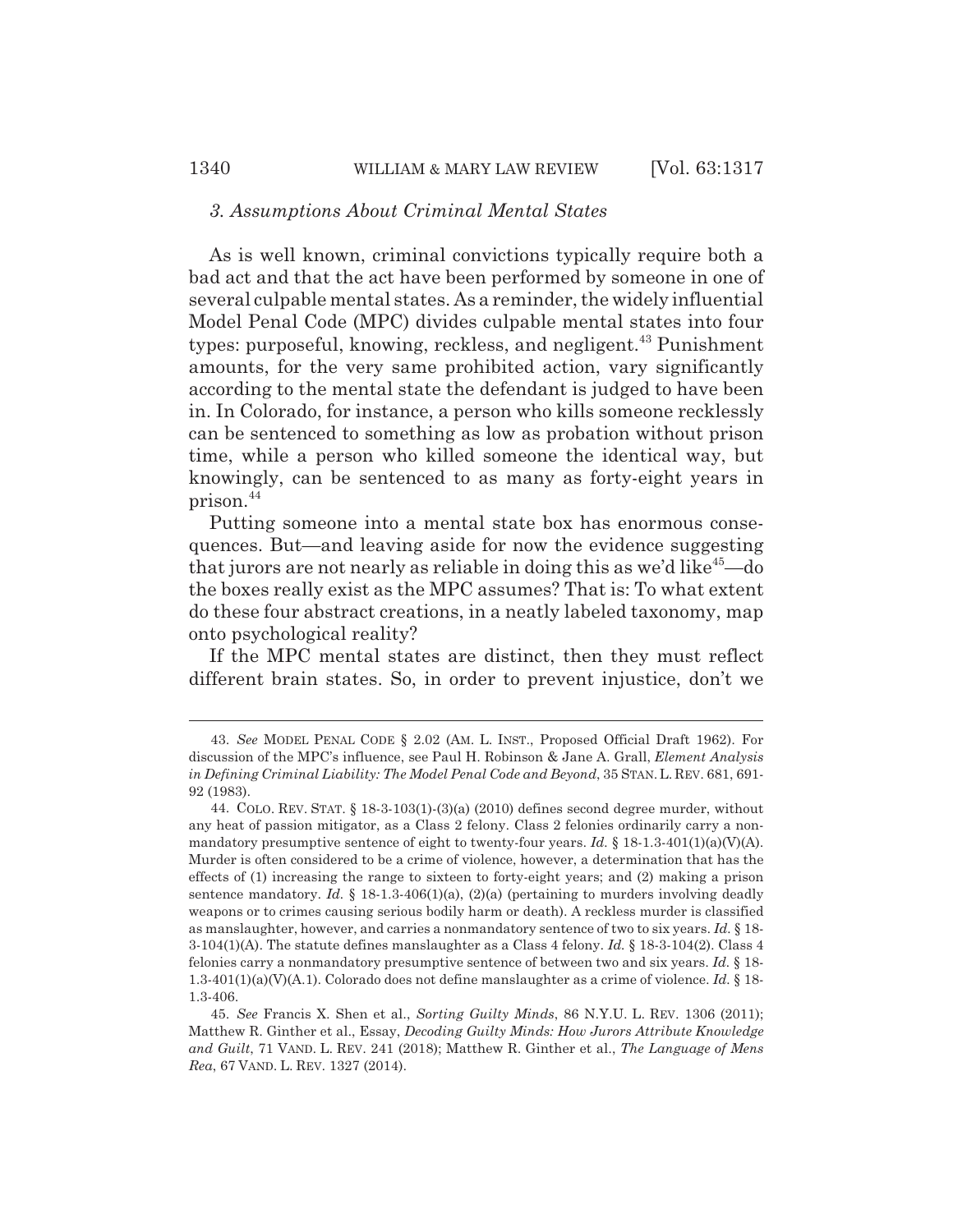need to know whether brain states vary the way the MPC assumes? The moral legitimacy of the MPC taxonomy depends on whether those mental states *actually correspond* to different brain states in the way the MPC categorization assumes. Otherwise, we are punishing people differently when there is no nonarbitrary basis for doing so.

Although the MPC is over fifty years old, the empirical basis of its categories had never been tested until recently (because neuroscientific technologies and techniques to test it only became available relatively recently).

A Research Network team, led by Gideon Yaffe, developed an fMRI-based brain-scanning task, coupled with a machine learning algorithm, to see if there were reliable differences in brain activation between subjects in a knowing state of mind and subjects in a reckless state of mind.<sup>46</sup> And the key finding is that, under some conditions, the algorithm was extremely reliable in identifying when our subjects were in a knowing frame of mind or a reckless one.

So these results provide the first empirical support for law drawing a line between knowing and reckless criminality, according to which different punishments will follow. Of course, finding differences between those two brain states doesn't mean we must automatically keep the distinction between knowing and reckless in the MPC. Nor would failure to find brain differences require abandonment of the distinction. Instead, this proof-of-concept experiment provides a concrete example of how neuroscientific methods can contribute information relevant to legal policy.47 In this case, a test of an assumption underlying the policy.

How policymakers choose to weigh that information is a matter of law and politics, not science, as values, facts, costs, benefits, and fundamental principles get weighed in the balance. But our discovery may provide the first step in work, over the next decade and beyond, toward legally defined mental states that reflect actual and detectable psychological states, grounded in neural activity

<sup>46.</sup> *See* Iris Vilares et al., *Predicting the Knowledge-Recklessness Distinction in the Human Brain*, 114 PROC.NAT'LACAD.SCIS. 3222 (2017). For further discussion and exploration of the implications of this study, see Owen D. Jones et al., *Detecting Mens Rea in the Brain*, 169 U. PENN. L. REV. 1 (2020).

<sup>47.</sup> Not everyone agrees. *See, e.g.*, Andreas Kuersten & John D. Medaglia, *Neuroscience and the Model Penal Code's Mens Rea Categories*, 71 DUKE L.J. ONLINE 53 (2021).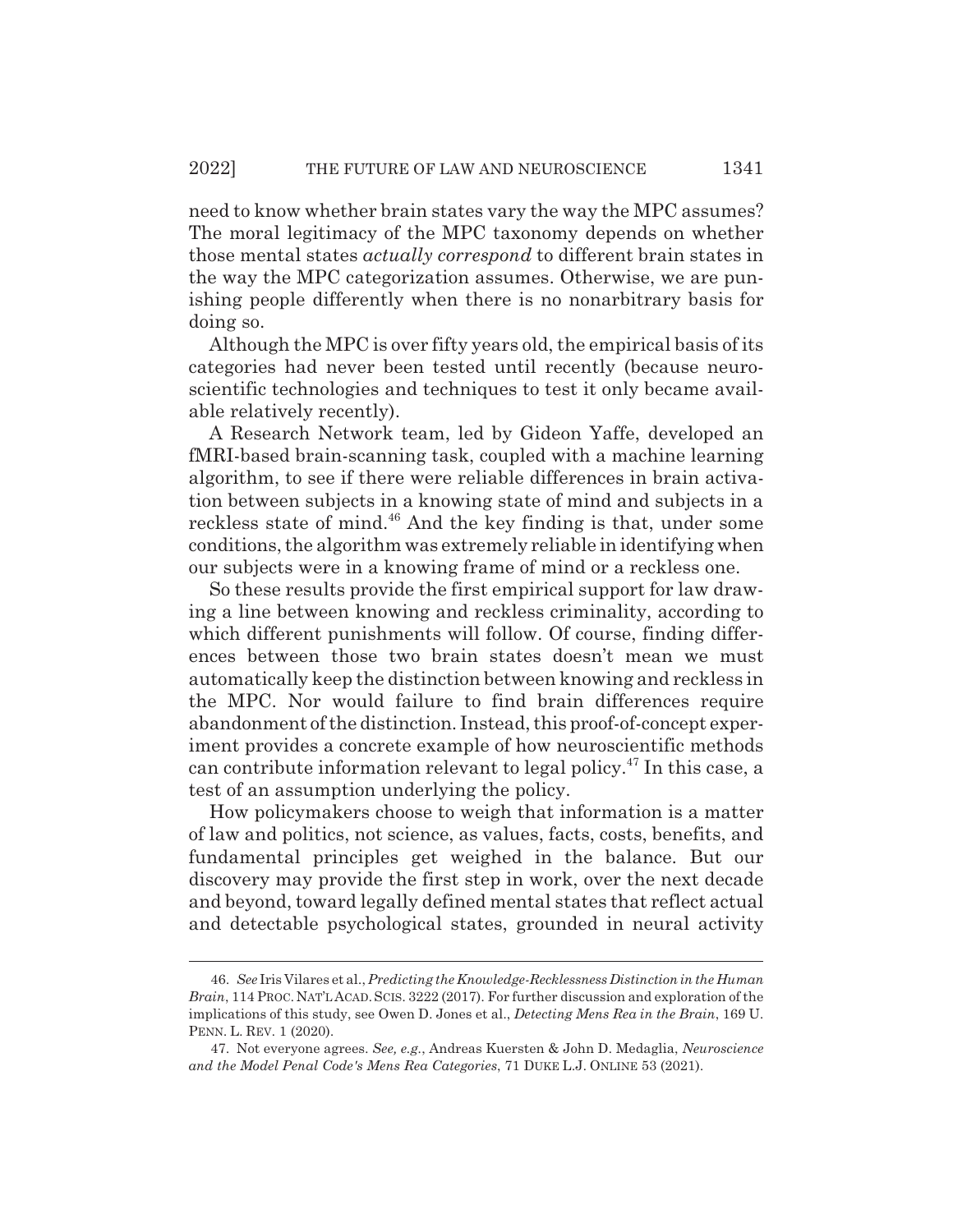within the brain. And this illustrates the way that neuroscientific investigations and evidence can inform, without dictating, intelligent and thoughtful legal reform.

I think there's also potential, in this vein, to use brain scanning to help learn about possible origins of other distinctions the law draws, such as the differences between tort harms and criminal harms, libel and slander, justification and excuse, and retribution and deterrence. Similarly, it may prove illuminating to learn more about how the brain makes legal judgments, distinct from moral ones. About what happens in the brain when someone is directed to forget (as when jurors are instructed to disregard what they have just heard). And about whether there are cross-cultural differences in brain activation when considering core harms versus noncore harms.<sup>48</sup>

#### *D. Legal Decision-Making*

We know that few things are more important to the just administration of the legal system than having jurors and judges who can make unbiased decisions about the cases before them. At the same time, we know that humans are notoriously prone to a wide variety of psychological biases.

Until relatively recently, we had no way of knowing—as but one important part of an inquiry into the nature of law-relevant decision-making—how human brains go about deciding whether someone is guilty of a crime, and—if so—how much that person should be punished. To investigate, a Research Network Working Group on Intent and Punishment that I headed explored the extent to which fMRI might illuminate the neural processes underlying these determinations. These findings could potentially provide valuable information for improving training interventions intended to help debias them.

Using fMRI brain scans, while subjects were tasked with making liability and punishment decisions (regarding offenders in hypothetical scenarios), that Working Group identified distinct brain activity that separately correlate with four key components of those

<sup>48.</sup> As to the distinction, see Paul H. Robinson et al., *The Origins of Shared Intuitions of Justice*, 60 VAND. L. REV. 1633, 1674-75 (2007).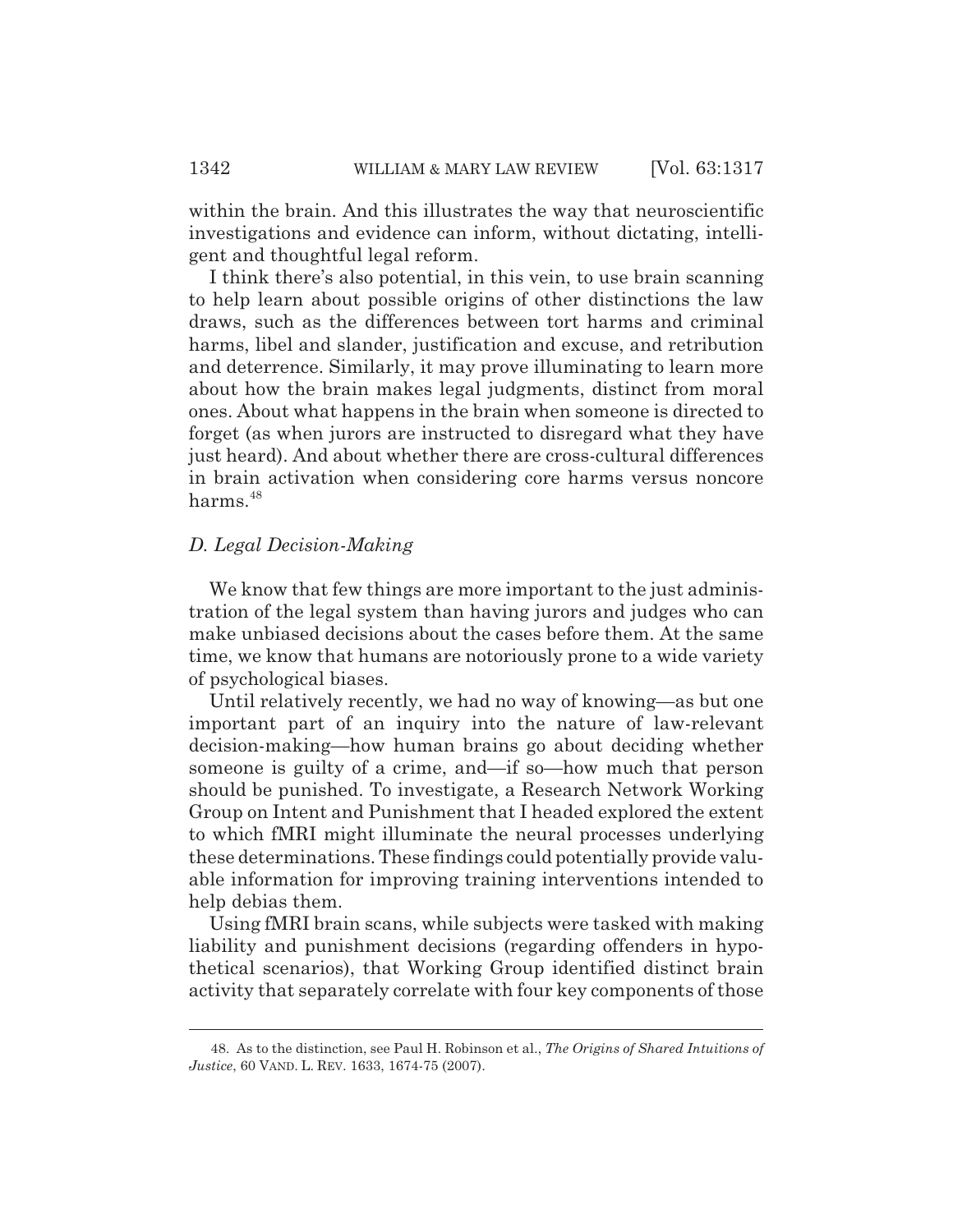decisions: (1) assessing harms, (2) discerning mental states in others, (3) integrating those two pieces of information, and  $(4)$  choosing punishment amounts.<sup>49</sup>

The ability to noninvasively discover which regions of the brain are active when, and how, during distinctly different components of legal decision-making suggests a proof of concept that could be usefully extended, in the coming years, to other legal decisionmaking inquiries. Ripe for study, for instance, is what effect—if any—legal training and experience has on brain activity during various kinds of legal decision-making. I'll add that our initial foray into this domain, comparing brain activity of active judges with matched controls lacking legal training discovered no significant difference—which is, to my mind, itself an interesting (non)discovery. How does legal education (like all forms of education) change the brain? Are there differences that correspond with age, sex, political leanings, or other variables? Are there differences in how brains are used in different kinds of decisions, such as a disputed contract interpretation, on one hand, and a rape trial, on the other? Is the brain activity associated with different outcomes sufficiently distinct that a machine learning algorithm could accurately classify the decisional outcome, based on brain data alone? How do different drugs, that judges and jurors might be taking, affect brain activation in key decision-making regions? How do brain-regions interact when considering mitigating factors on one hand, and aggravating factors, on the other?

<sup>49.</sup> *See generally* Matthew Ginther et al., *Parsing the Behavioral and Brain Mechanisms of Third-Party Punishment*, 36 J. NEUROSCIENCE 9420 (2016). That work built upon studies by prior, and sometimes differing, configurations of these same co-authors. *See* Joshua W. Buckholtz et al., *The Neural Correlates of Third-Party Punishment*, 60 NEURON 930 (2008) (finding correlations between guilt and punishment decisions and activity in regions commonly associated with analytic, emotional, and theory-of-mind processes); Michael T. Treadway et al., *Corticolimbic Gating of Emotion-Driven Punishment*, 17 NATURE NEUROSCIENCE 1270 (2014) (finding that theory-of-mind circuitry may either gate or suppress affective neural responses, tempering the effect of emotion on punishment levels when, for instance, a perpetrator's culpability was very low while, at the same time, the harm he caused was very high); Joshua W. Buckholtz et al., *From Blame to Punishment: Disrupting Prefrontal Cortex Activity Reveals Norm Enforcement Mechanisms*, 87 NEURON 1369 (2015) (using repetitive transcranial magnetic stimulation (rTMS) to test the causal role of right dorsolateral prefrontal cortex and finding, as predicted, that compared to sham stimulation rTMS changed the amount that subjects punished protagonists in scenarios without altering how much they blamed those protagonists).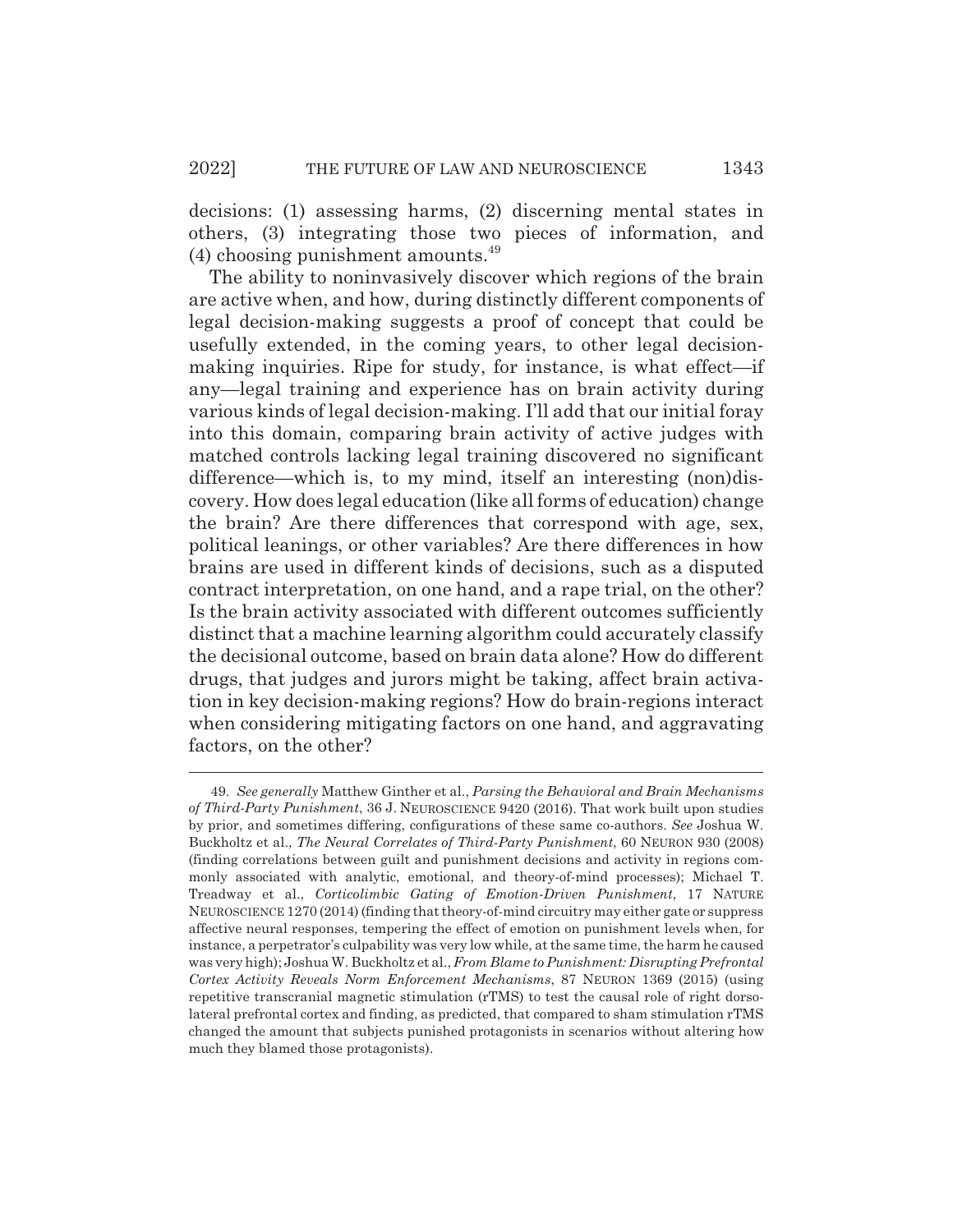#### *E. Brain-Brain Interfaces*

I first saw video footage of a brain-robot interface in 2012, when I was part of a small working group invited to the Vatican by the Pontifical Academy of Sciences. The group's charge was to discuss neuroscience and the human person. And Professor John Donoghue, a leader in brain-machine interface research, showed an astounding video.<sup>50</sup> In it, a paraplegic woman with a brain implant and a wireless transmitter was able to control a robotic arm and hand with such precision that, using her mind alone, she could direct it to locate, grasp, and lift a cup of coffee, bring it to her mouth, tipping it gently so she could drink, and then returning it to its original position on a nearby table.<sup>51</sup>

In light of that experience, I predicted during the instant Symposium, in February of 2021, that within ten years we would see human brain-to-brain interfaces. Instead, it took negative 1.5 years. Because, as I recently learned, it had already happened.<sup>52</sup> A study published in mid-2019 demonstrated that three human subjects could collaborate on a computer task (similar to playing the objectrotating game *Tetris*) using only brain-to-brain interfaces, using a combination of EEG and transcranial magnetic stimulation.<sup>53</sup>

As remarkable as this is, it remains far too rudimentary to communicate complex thoughts clearly. Still—and although I do not subscribe to precisely the same level of enthusiasm that Elon Musk has evidenced recently, about the near future of high-capability brain implants<sup> $54$ </sup>—it seems entirely reasonable to predict that the

<sup>50.</sup> Owen D. Jones, *Seven Ways Neuroscience Aids Law*, *in* NEUROSCIENCES AND THE HUMAN PERSON: NEW PERSPECTIVES ON HUMAN ACTIVITIES 181 (Antonio M. Battro et al. eds., 2012).

<sup>51.</sup> This line of research is described in Donoghue, *supra* note 9.

<sup>52.</sup> This is, incidentally, a very reliable way of making accurate predictions.

<sup>53.</sup> Linxing Jiang et al., *BrainNet: A Multi-Person Brain-to-Brain Interface for Direct Collaboration Between Brains*, SCI. REPS., Apr. 16, 2019, at 1.

<sup>54.</sup> Jo Best, *Elon Musk's Brain-Computer Startup Is Getting Ready to Blow Your Mind*, ZDNET (Sept. 15, 2020), https://www.zdnet.com/article/elon-musks-brain-computer-startup-isgetting-ready-to-blow-your-mind/ [https://perma.cc/CT8J-RST2]. For a description of Neuralink, the company co-founded by Musk, see Nick Statt, *Elon Musk Launches Neuralink, a Venture to Merge the Human Brain with AI*, THE VERGE (Mar. 27, 2017, 4:10 PM), https://www.theverge.com/2017/3/27/15077864/elon-musk-neuralink-brain-computer-interfaceai-cyborgs [https://perma.cc/3XB4-7GZJ].